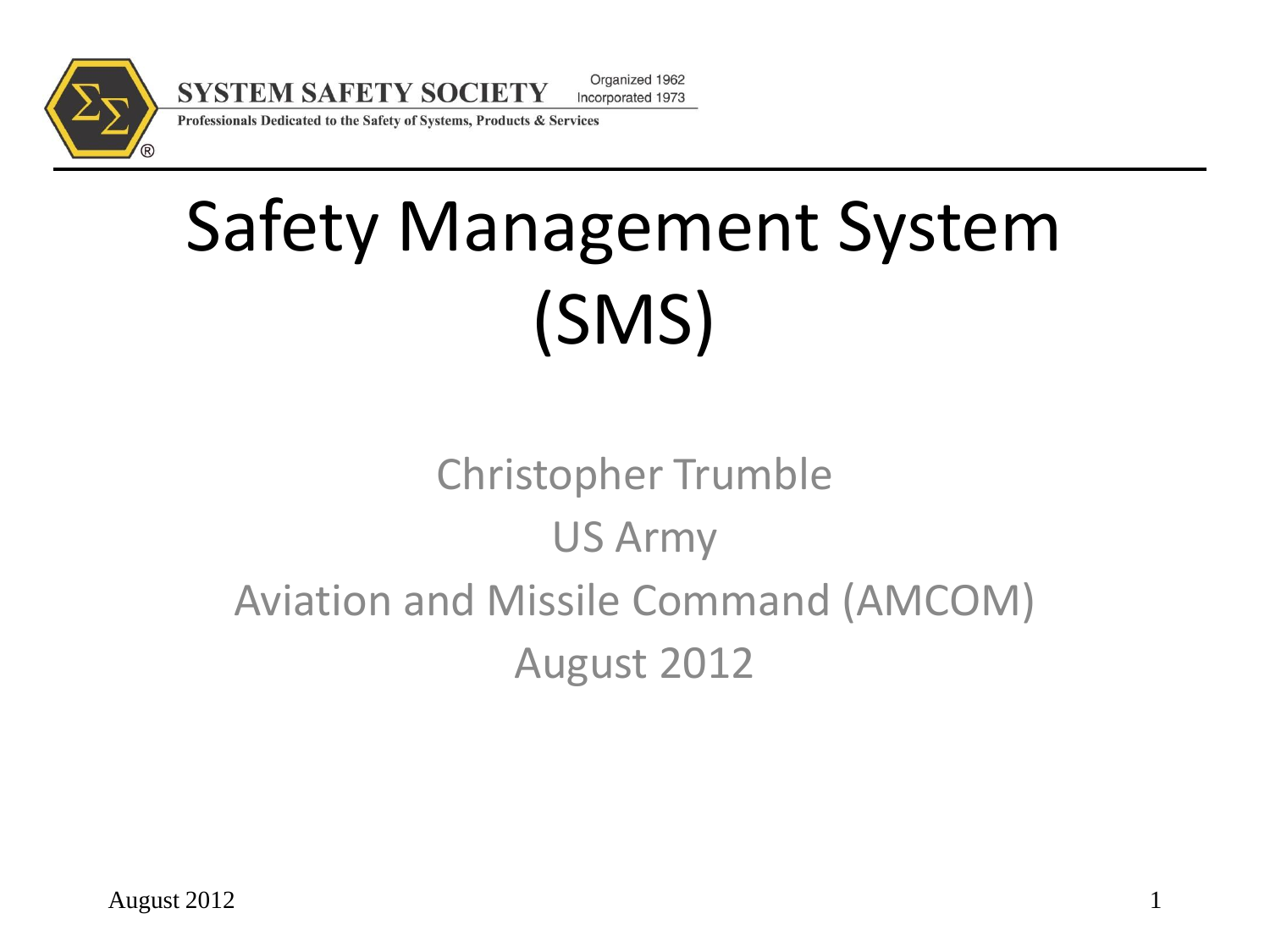

#### Professionals Dedicated to the Safety of Systems, Products & Services

# Topics/Agenda

- System Safety Engineering Management history basic philosophy, and definitions.
- Under what authority is SMS required?
- The SMS defined and its elements (The basic structure of the ICAO, FAA, and JPDO SMS program).
- SMS Implementation.
- Potential issues/challenges
- August 2012 • References for additional information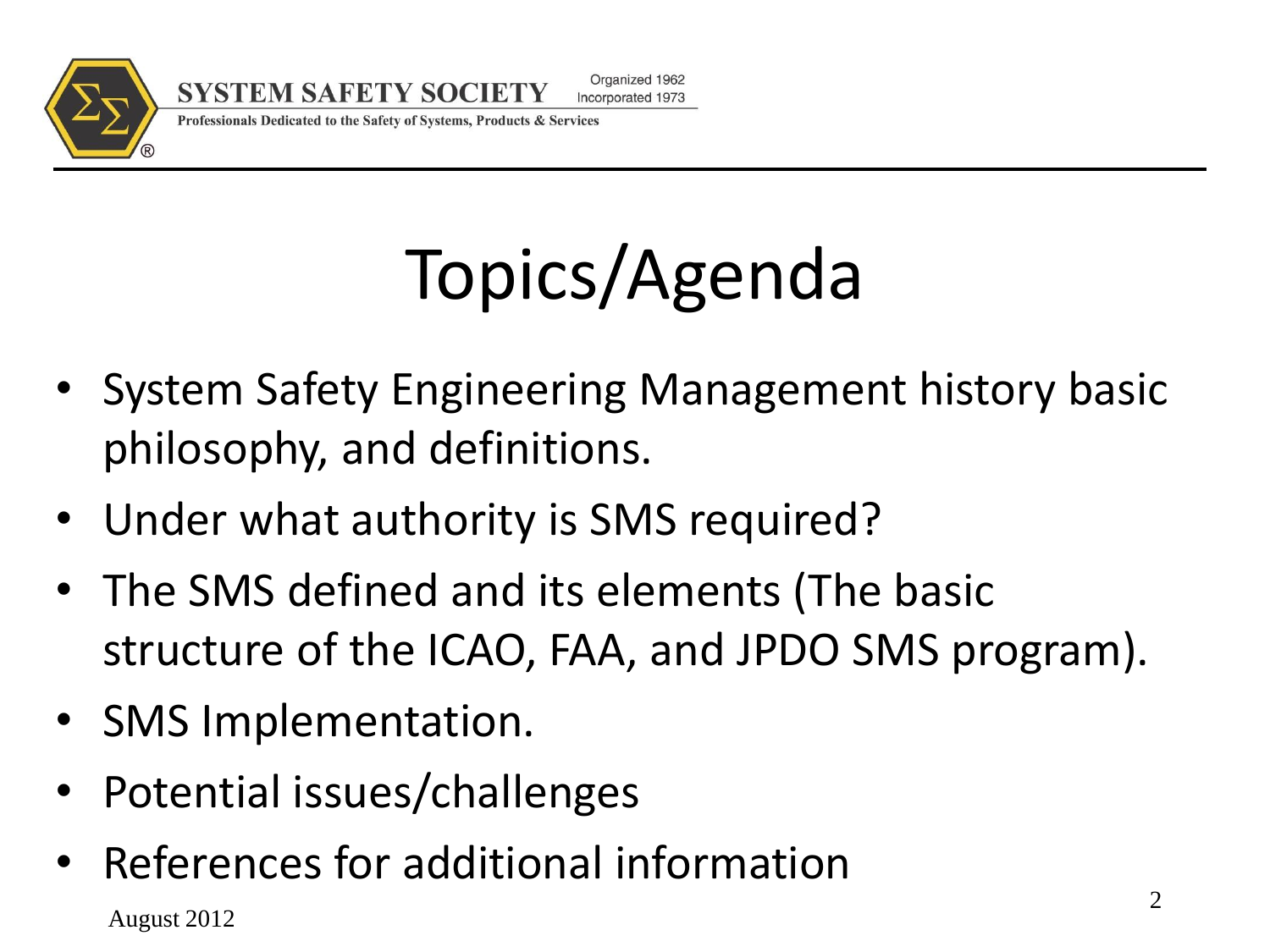

Professionals Dedicated to the Safety of Systems, Products & Services

**SYSTEM SAFETY SOCIETY** 

## History - System Safety Engineering Management

- System Safety Engineering had it origin in the 1950s and early 1960 in the U.S. Air Force Ballistic Missile Division, where safety is especially critical.
- This new pro-active systematic concept of System Safety was to identify the safety problems ahead of experiencing catastrophic events and thus able to minimize and manage those risks in the design process.
- One of the key points was that everything operates as a "system" and that all failures (parts, humans, management, and the environment) affect the final outcome of the "system."
- The System Safety approach is a pro-active and systematic approach to identify potential initiating failure conditions and their worst likely effects on the "system."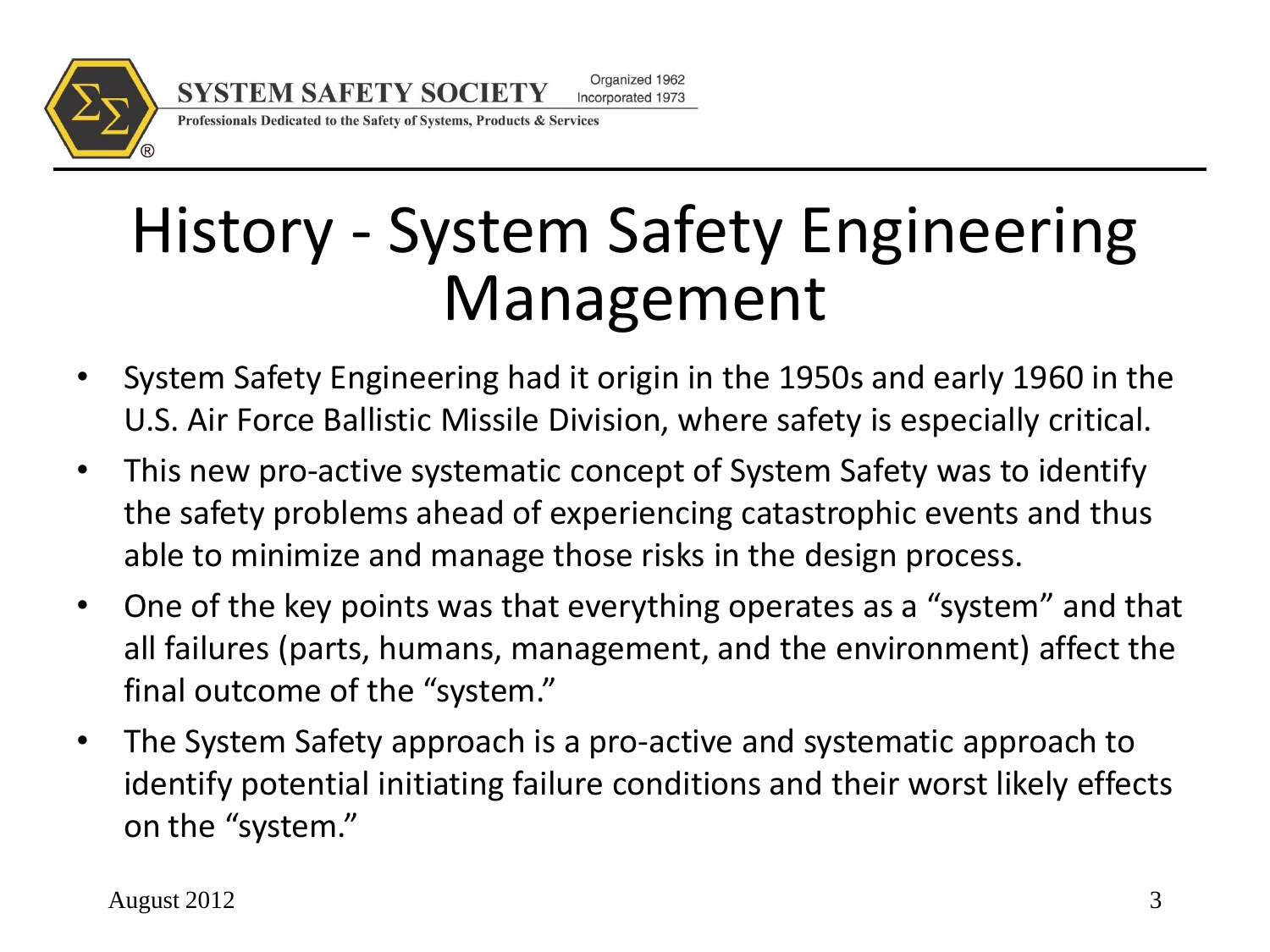

Professionals Dedicated to the Safety of Systems, Products & Services

**SYSTEM SAFETY SOCIETY** 

## History - System Safety Engineering Management

- MIL–S–38130 was first published in 1963.
- Bell's System Safety effort was initiated on a USAF military helicopter contract in 1969 to MIL-S-38130A of 1966.
- In July of 1969, MIL-STD-882 became the System Safety Engineering standard, with continuing revisions up to present Revision E, just released.
- U.S. military services (DoD) require System Safety efforts on military aircraft and engines.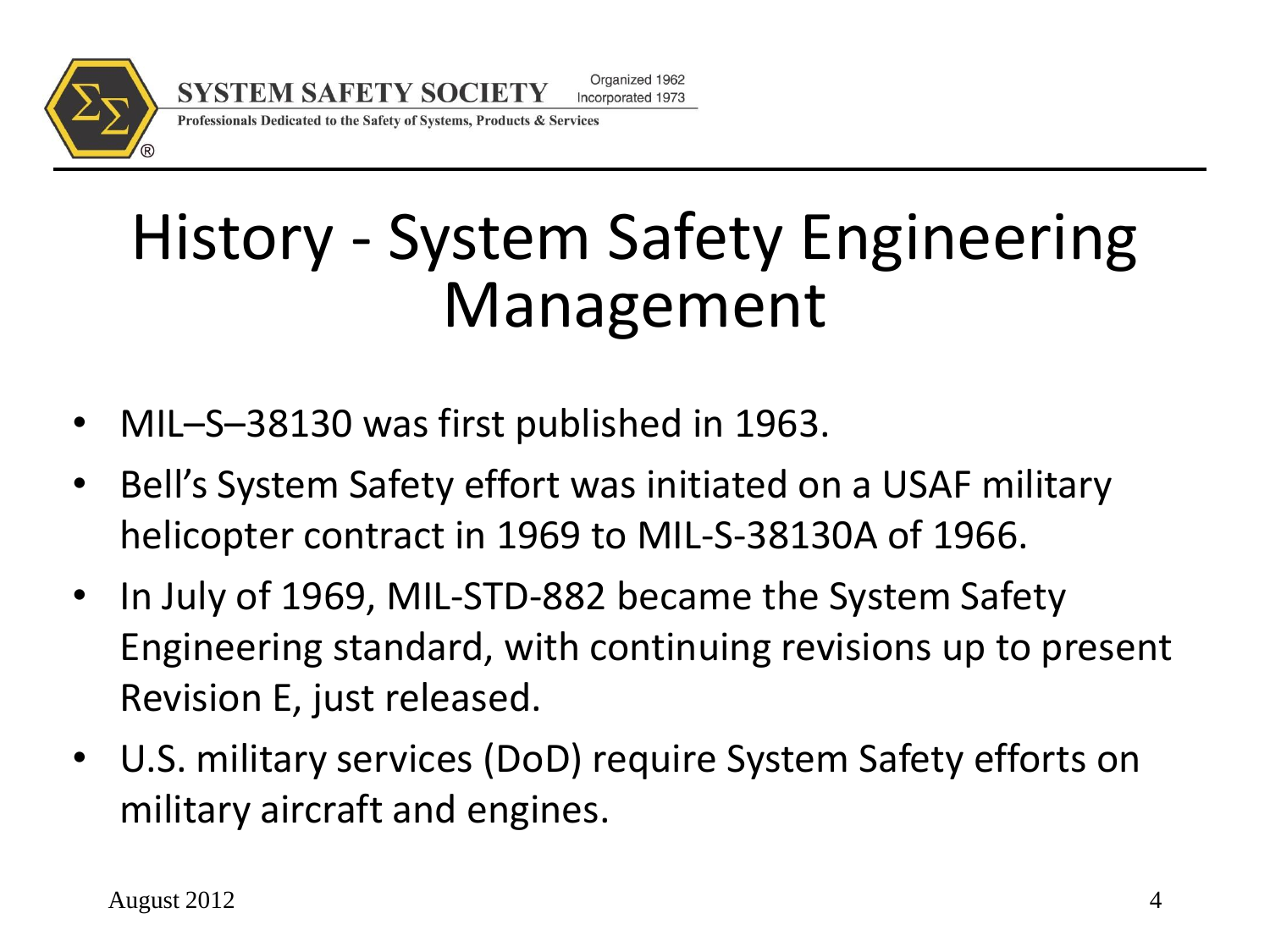

Professionals Dedicated to the Safety of Systems, Products & Services

**SYSTEM SAFETY SOCIETY** 

### System Safety Engineering Management

- From, "**DoD - Standard Practice for System Safety**" MIL-STD 882E
- **System**. An integrated composite of people, products, and processes that provide a capability to satisfy a stated need or objective.
- **System safety**. *The application of engineering and management principles, criteria, and techniques to achieve acceptable mishap risk, within the constraints of operational effectiveness and suitability, time, and cost, throughout all phases of the system life-cycle*.
- **System safety engineering**. An engineering discipline that employs specialized professional knowledge and skills in applying scientific and engineering principles, criteria, and techniques to *identify and eliminate hazards*, in order to *reduce* the associated mishap *risk*.
- **System safety management**. *All plans and actions taken to identify, assess, mitigate, and continuously track, control, and document environmental, safety, and health (ESH) mishap risks encountered in the development, test, acquisition, use, and disposal of DoD weapon systems, subsystems, equipment, and facilities*.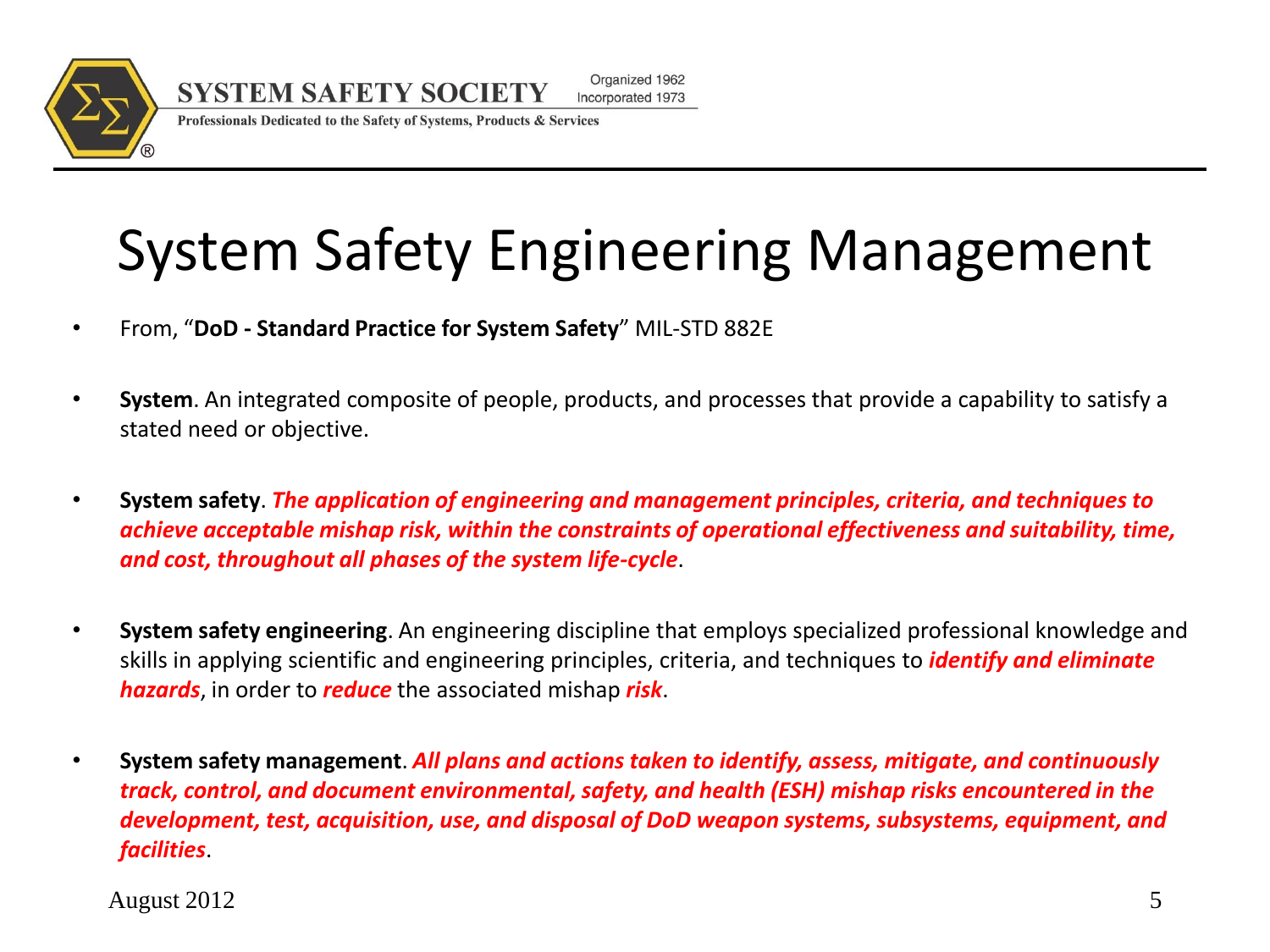

Professionals Dedicated to the Safety of Systems, Products & Services

## **System Safety Engineering Management**

- **From, "FAA Oder 8000.369, System Safety Management Guidance" (09/30/2008)**
- **System**. An integrated set of constituent pieces combined in an operational or support environment to accomplish a defined objective. *These pieces include people, equipment, information, procedures, facilities, services, and other support services, which interact.*
- **System engineering**. A discipline that concentrates on the design and application of the *whole (system)* as distinct from the parts. It involves looking at a problem in its entirety, taking into account *all the facets and all the variables*, and relating the social to the technical aspect. The translation of *operational requirements* into *design, development*, and *implementation* concepts and requirements in the *lifecycle of a system*.
- **System safety**. The application of engineering and management principles, criteria, and techniques to optimize *all aspects of safety* within the constraints of operational effectiveness, time, and cost throughout *all phases of the system lifecycle*.
- **System safety engineering**. An engineering discipline requiring specialized professional knowledge and skills in applying scientific and engineering principles, criteria and techniques to identify and *eliminate hazards, in order to reduce the associated risk*.
- **System safety management**. A management discipline that defines system safety program requirements and ensures the planning, implementation, and accomplishment of system safety tasks and activities are consistent with *the overall program requirement*.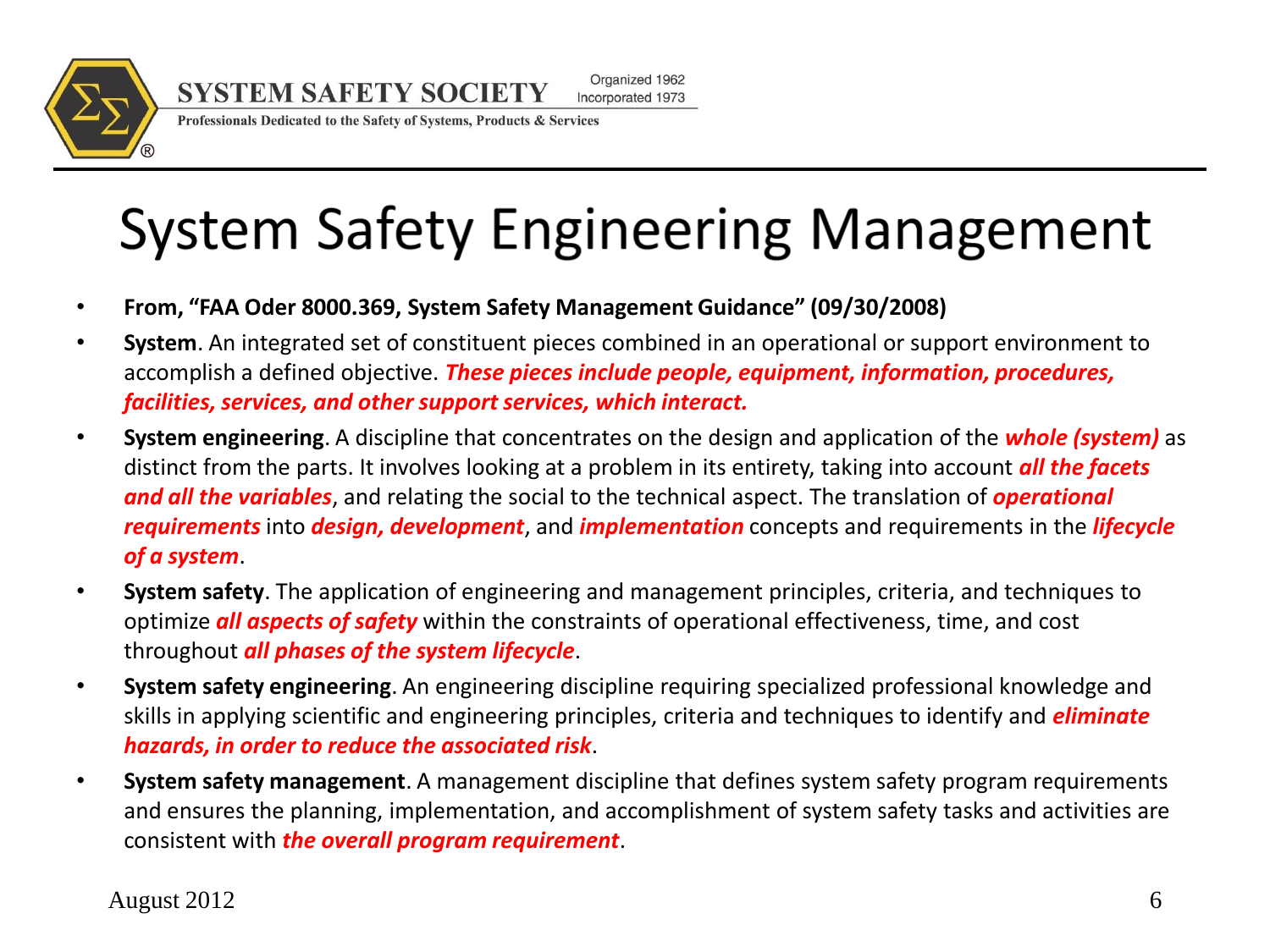

Professionals Dedicated to the Safety of Systems, Products & Services

**SYSTEM SAFETY SOCIETY** 

## Under What Authority is SMS Required?

• AKA, "Who came up with this great idea?"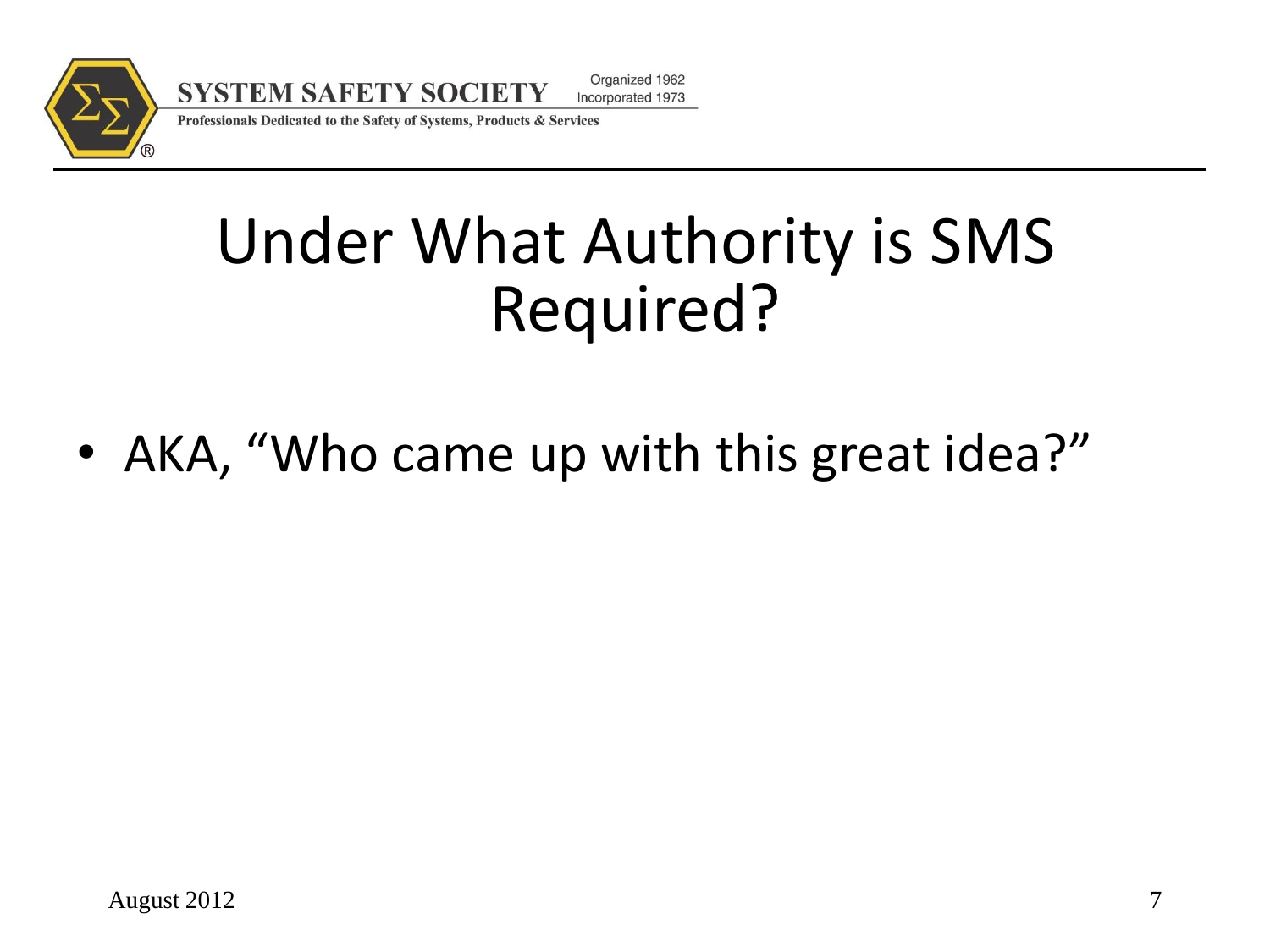

Professionals Dedicated to the Safety of Systems, Products & Services

**SYSTEM SAFETY SOCIETY** 

# Background - ICAO

- International Civil Aviation Organization (ICAO)
- lCAO is a United Nations affiliated organization that is dedicated to increasing the safety and security of international civil aviation.
- The organization addresses fundamental issues ranging from air navigation and capacity to emerging environmental concerns such as engine noise and emissions.
- As a member of ICAO, the U.S. has committed to comply with ICAO safety standards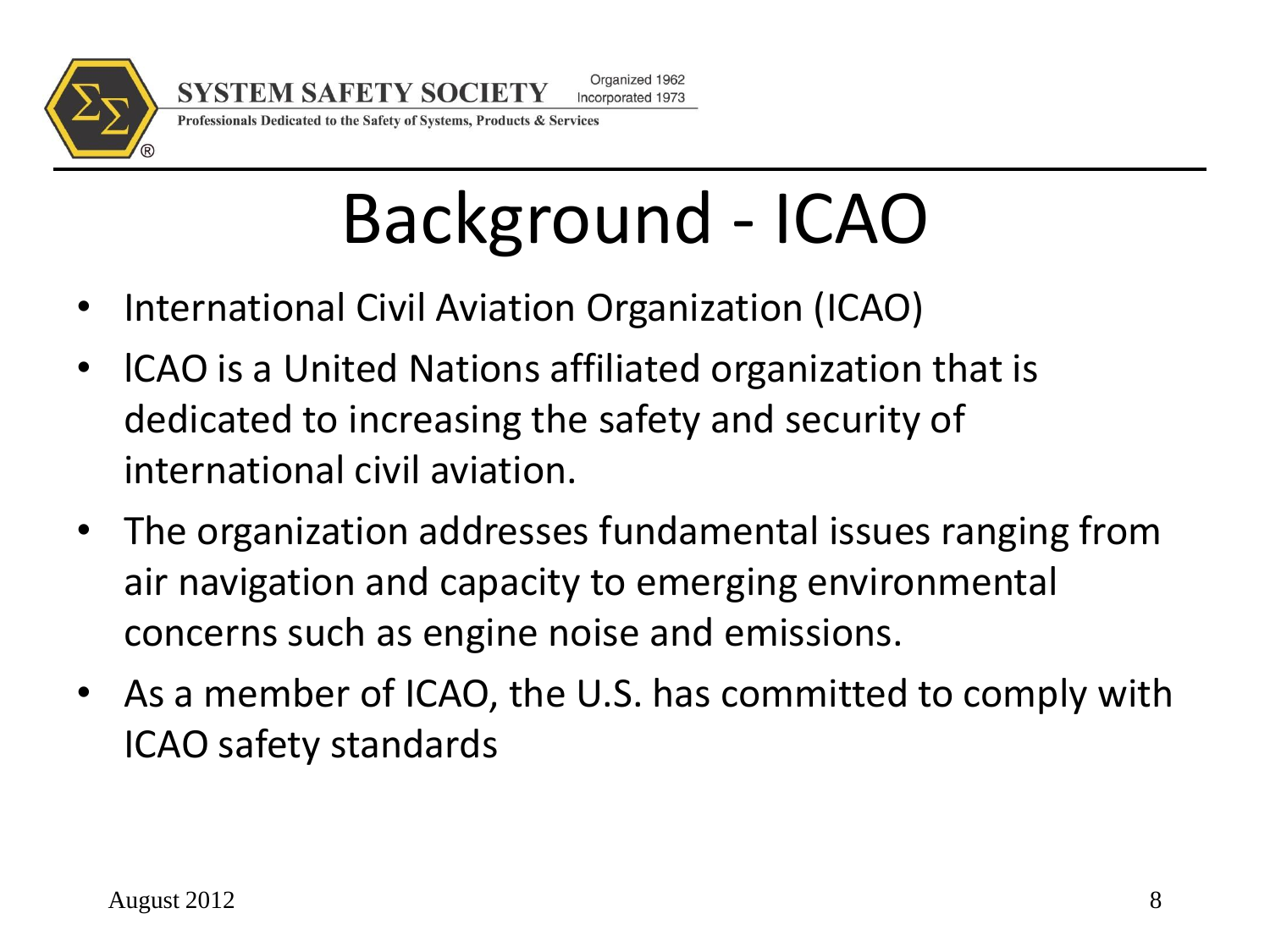

**SYSTEM SAFETY SOCIETY** 

Organized 1962 Incorporated 1973

Professionals Dedicated to the Safety of Systems, Products & Services

# ICAO Standard

- ICAO issued an SMS standard in 2006.
- Part 1 of ICAO's SMS mandate deals with scheduled commercial transport and charter (non-scheduled commercial) operations, while Part 2 deals with private non-revenue aircraft
- This standard applies to all operations of aircraft by operators authorized to conduct international commercial air transport (Annex 6, Part 1) and to private aircraft with a certified Maximum Takeoff Weight (MTOW) of 12,500 pounds (5,700 kg) and/or private aircraft with one or more turbo jet engines (Annex 6, Part 2, Chapter 3).
- ICAO mandates that member states require, as part of a state safety program, operators to establish an SMS for commercial operations. For GA, an operator conducting international operations over 12,500 pounds (5,700 kg MTOW) is required to establish an SMS (Annex 6, Part 2).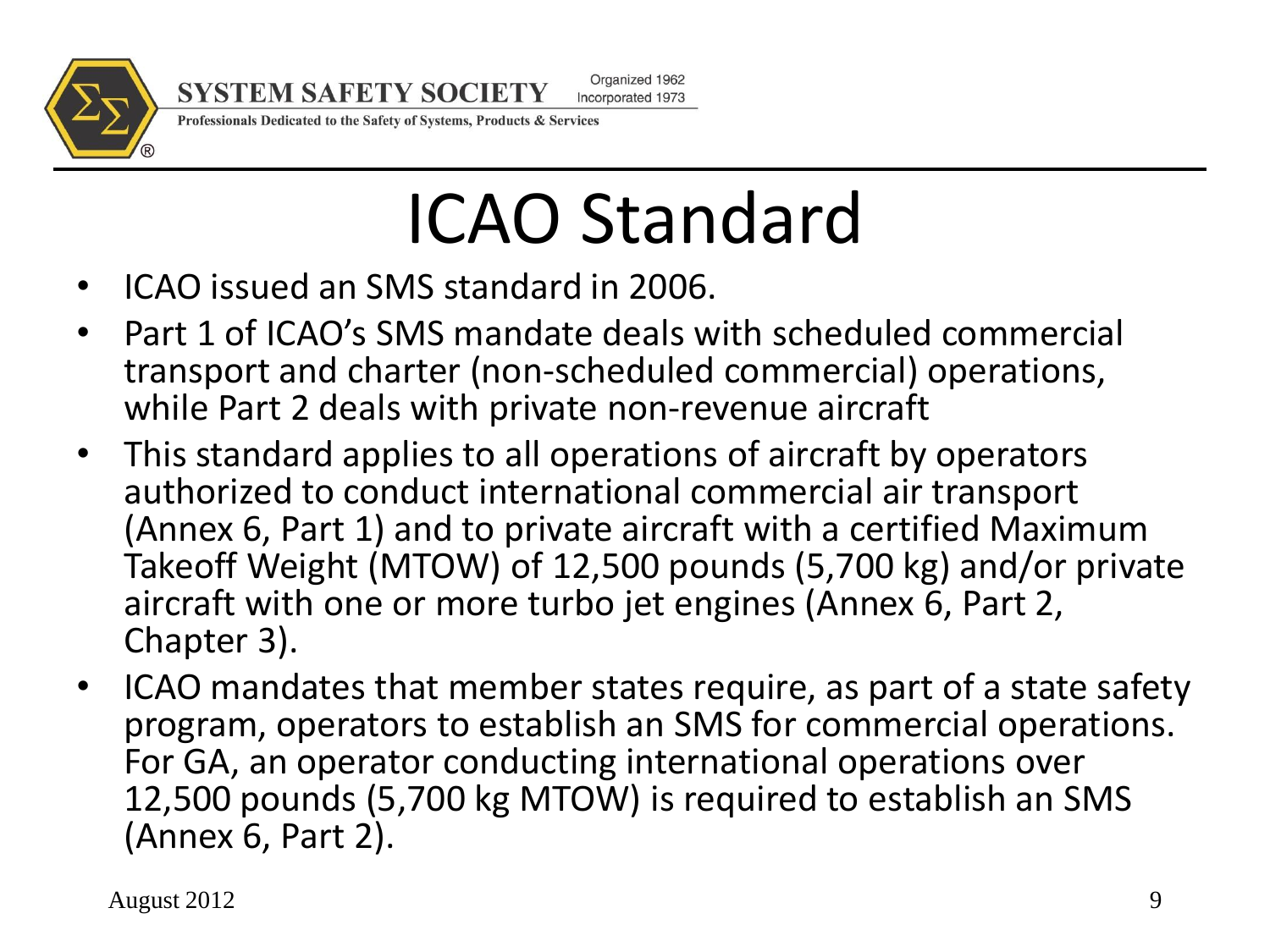

Professionals Dedicated to the Safety of Systems, Products & Services

**SYSTEM SAFETY SOCIETY** 

# Background - FAA

- The SMS doctrine is derived in part from the statutory authority in Title 49 of the United States Code (49 U.S.C.) and Title 14 of the Code of Federal Regulations (14 CFR).
- Title 49 U.S.C. Chapter 401 of subpart L part A, Section 40101(d), establishes safety considerations in the public interest and states that the Administrator shall consider the following matters, among others, as being in the public interest:
- (1) Assigning, maintaining, and enhancing safety and security as the highest priorities in air commerce.
- (2) Regulating air commerce in a way that best promotes safety and fulfills national defense requirements.
- (3) Encouraging and developing civil aeronautics, including new aviation technology.
- (4) Controlling the use of the navigable airspace and regulating civil and military operations in that airspace in the interest of the safety and efficiency of both of those operations.
- (5) Consolidating research and development for air navigation facilities and the installation and operation of those facilities.
- (6) Developing and operating a common system of air traffic control and navigation for military and civil aircraft.

August 2012 10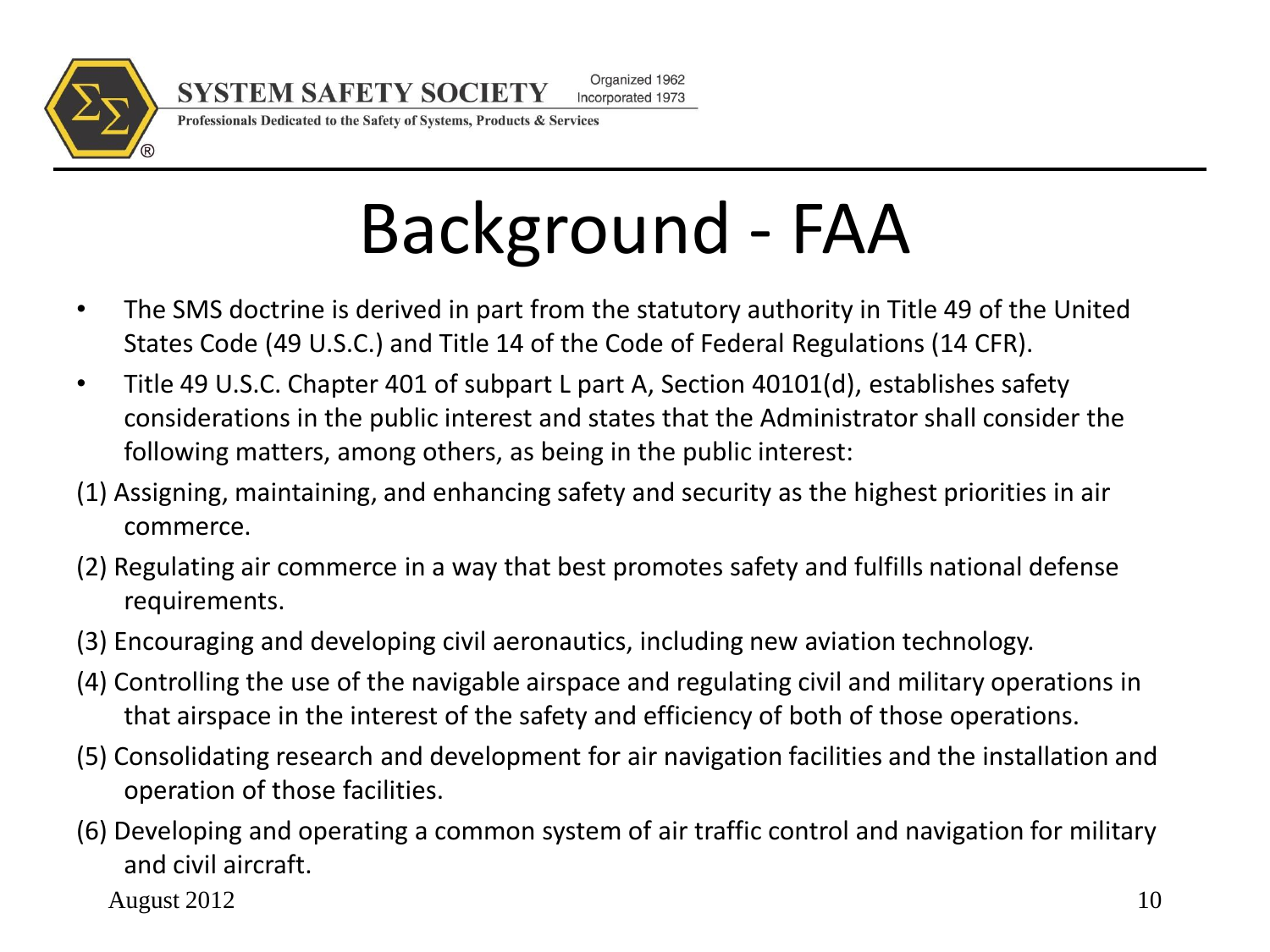

**SYSTEM SAFETY SOCIETY** 

Organized 1962 Incorporated 1973

Professionals Dedicated to the Safety of Systems, Products & Services

# Background - JPDO

#### **Joint Planning and Development Office (JPDO)**

- Vision I00 Century of Aviation Reauthorization Act (Public Law 108-176) created the JPDO to *manage the work related to the development of the Next Generation Air Transportation System (NextGen)*, a vision of air transportation in 2025. Basic tenets described in the NextGen Integrated Plan include the following:
- (1) Ensuring the future air transportation system will remain the world's safest form of transportation *requires a new safety approach*.
- (2) Regulatory authorities must change their role from focusing on testing, inspecting, and certifying individual elements to focusing on approvals and audits of the safety management of aviation product/service providers.
- (3) Safety needs to be embedded in all products, policies, or technologies. A *comprehensive safety management doctrine* will create high-level standards and procedures for the safety programs of aviation product/service providers and those that provide the associated safety oversight.
- (4) Standards cannot be put in place without a data analysis capability to identify and resolve accident precursors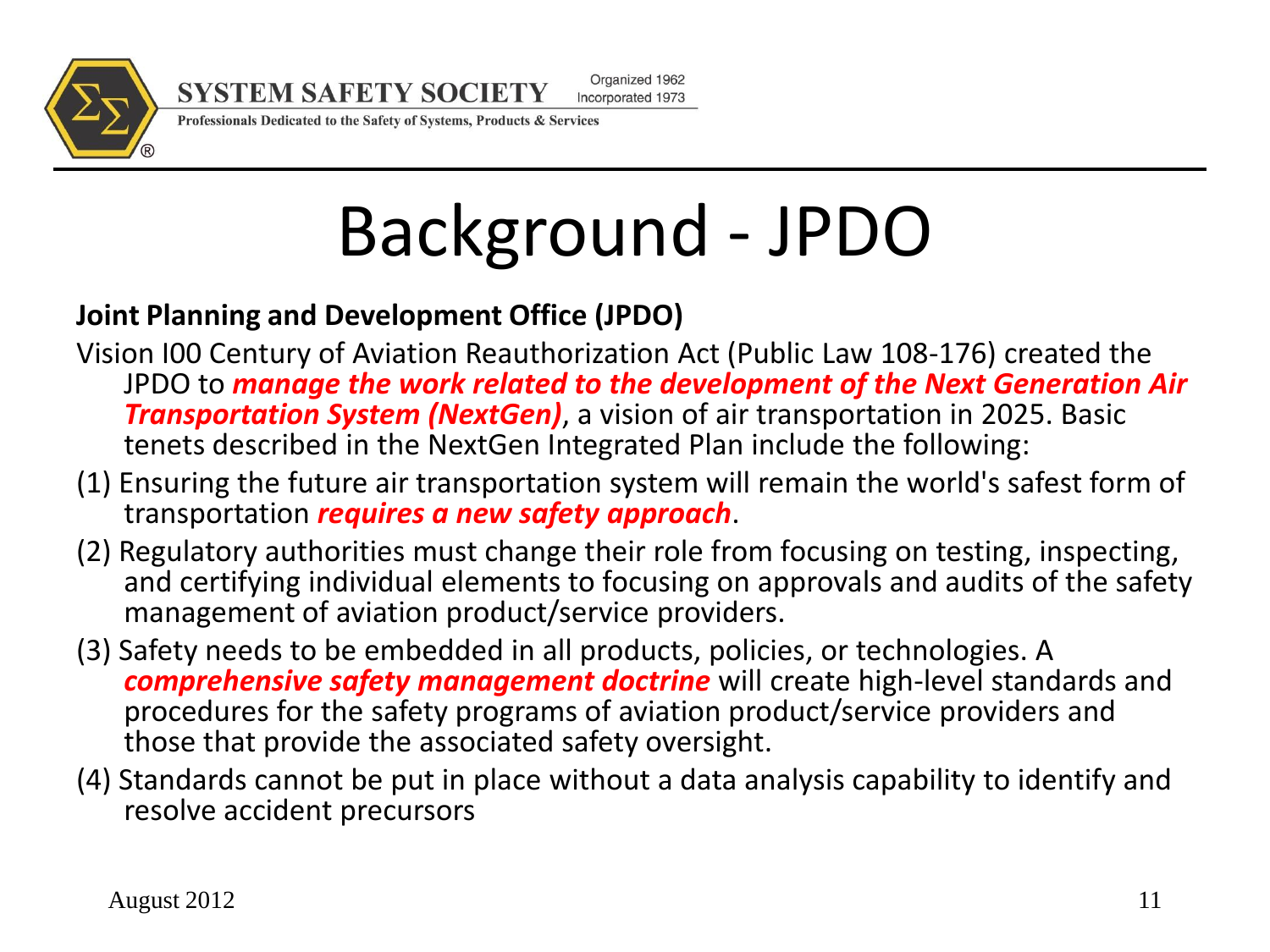

Professionals Dedicated to the Safety of Systems, Products & Services

**SYSTEM SAFETY SOCIETY** 

# Joint Planning Development Office

- Memorandum of Understanding (MOU) signed 9 June 2008 by five (5) government agencies:
	- Department of Transportation (DOT)
	- Department of Defense (DoD)
	- Department of Homeland Security (DHS)
	- Department of Commerce (DOC)
	- National Aeronautics and Space Administration (NASA)
- SMS Standard v. 1.4 was created by the Safety Working Group (SWG) of the JPDO and published 2008
- The JPDO SMS Standard v. 1.4 was developed for use by the government member agencies

August 2012 12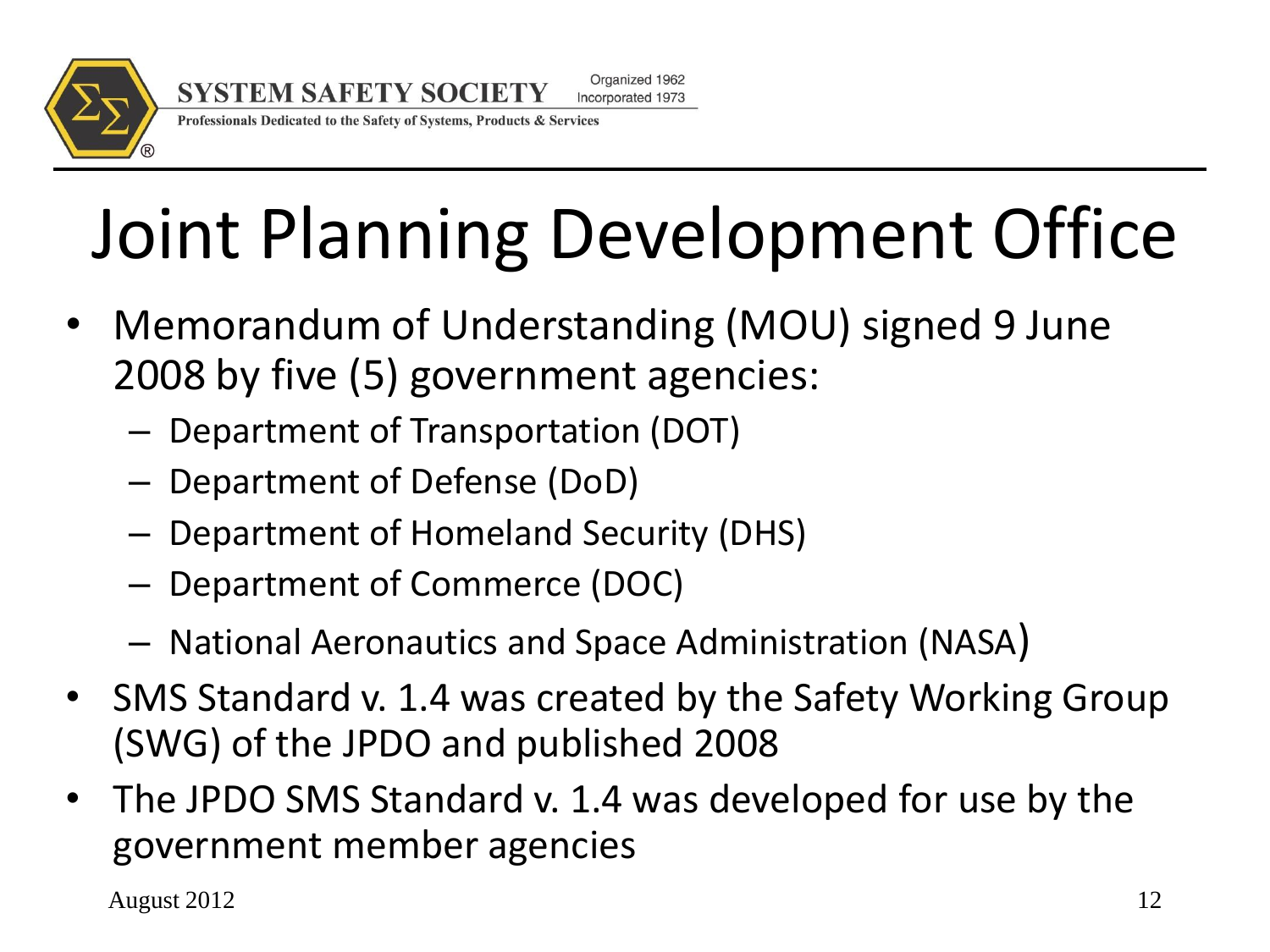

Professionals Dedicated to the Safety of Systems, Products & Services

## Safety Management System Definition:

• a `systematic approach to managing safety, including the necessary organizational structures, accountabilities, policies, and procedures.''

International Civil Aviation Organization (*ICAO), Safety Management Manual, at 1.4.2, ICAO Doc. 9859- AN/460 (1st ed. 2006).*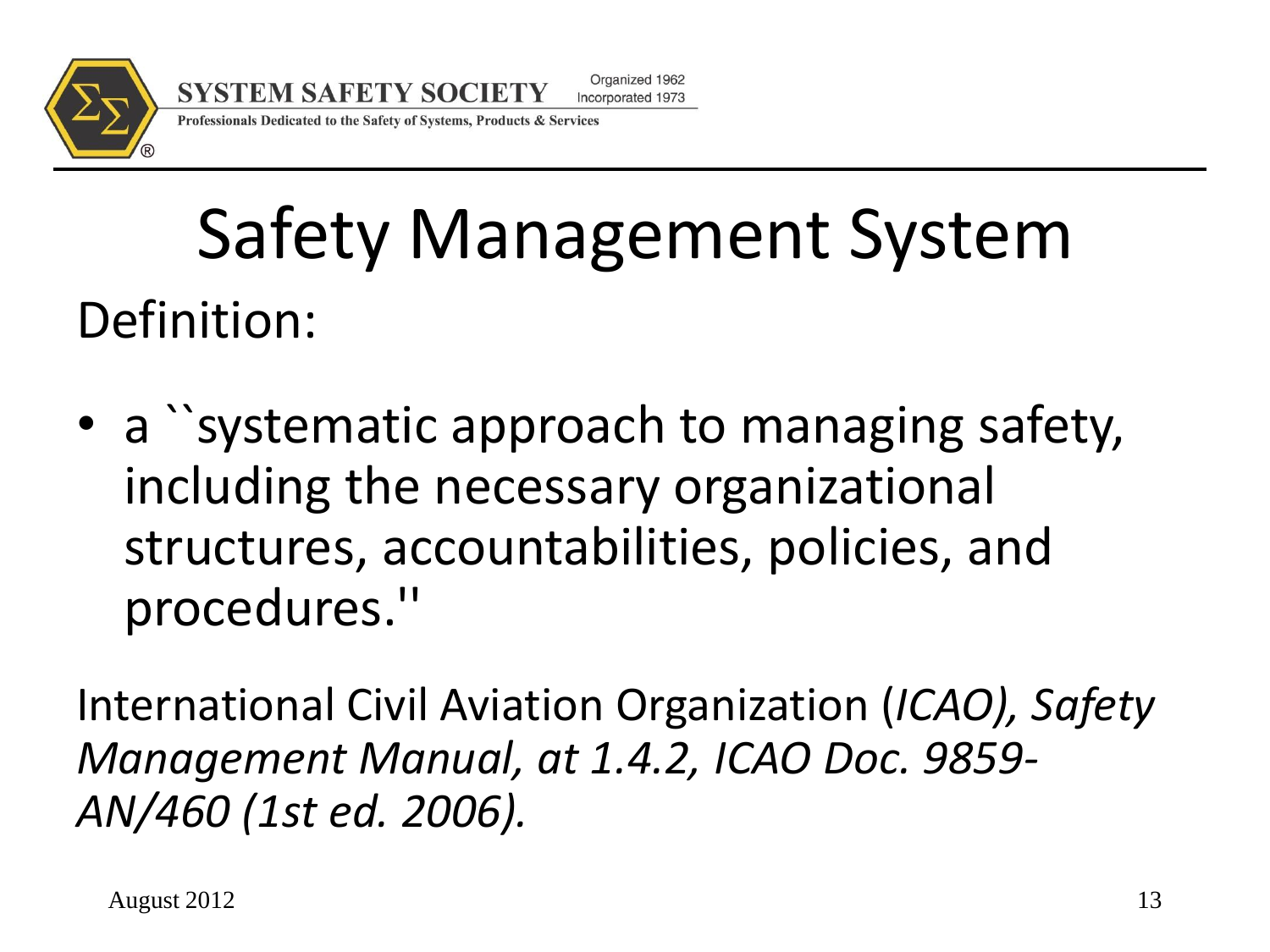

#### Professionals Dedicated to the Safety of Systems, Products & Services

**SYSTEM SAFETY SOCIETY** 

### Safety Management System Definition:

• "An SMS is an integrated collection of processes, procedures, and programs that ensures a formalized and proactive approach to system safety through risk management. Risk analysis is required for all activities or process changes to identify safety impacts. The SMS is a closed-loop system ensuring corrective actions or process changes are documented and all problems or issues are tracked to resolution".

#### *FAA Order 8000.369, System Safety Management Guidance" (09/30/2008)*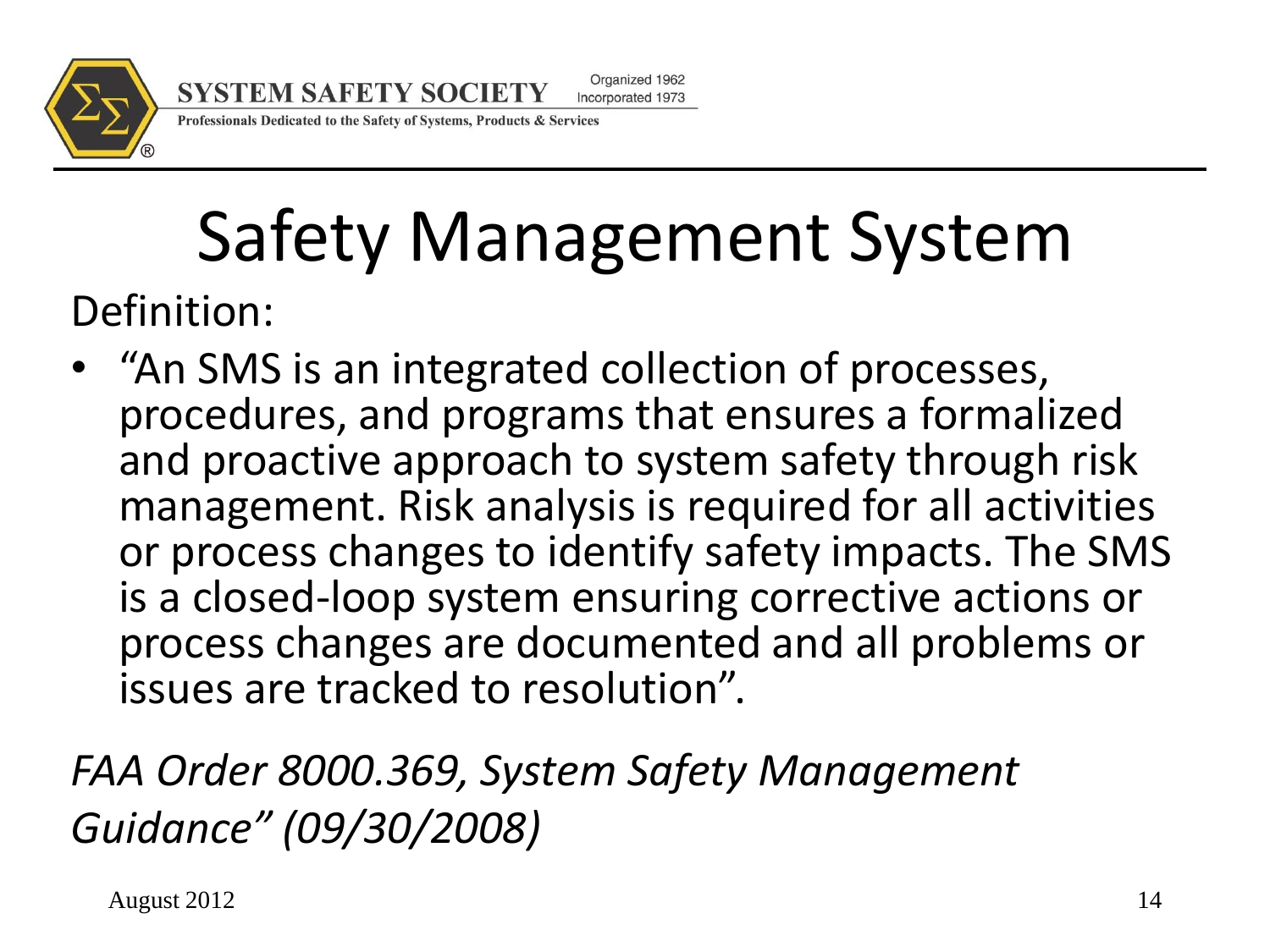

Professionals Dedicated to the Safety of Systems, Products & Services

# SMS and System Safety Attributes

- Responsibility and authority for accomplishment of required activities,
- Procedures to provide clear instructions for the members of the organization to follow,
- Controls which provide organizational and supervisory controls on the activities involved in processes to ensure they produce the correct outputs,
- Measures of both the processes and their products,
- Interfaces are a critical aspect of system management; recognizing the important interrelationships between processes and activities within the company as well as with contractors, vendors, customers, and other organizations with which the company does business.
- (The Human Aspect of Organizations). "An organization's Safety Culture consists of its values, beliefs, legends, rituals, mission goals, performance measures, and sense of responsibility to its employees, customers, and the community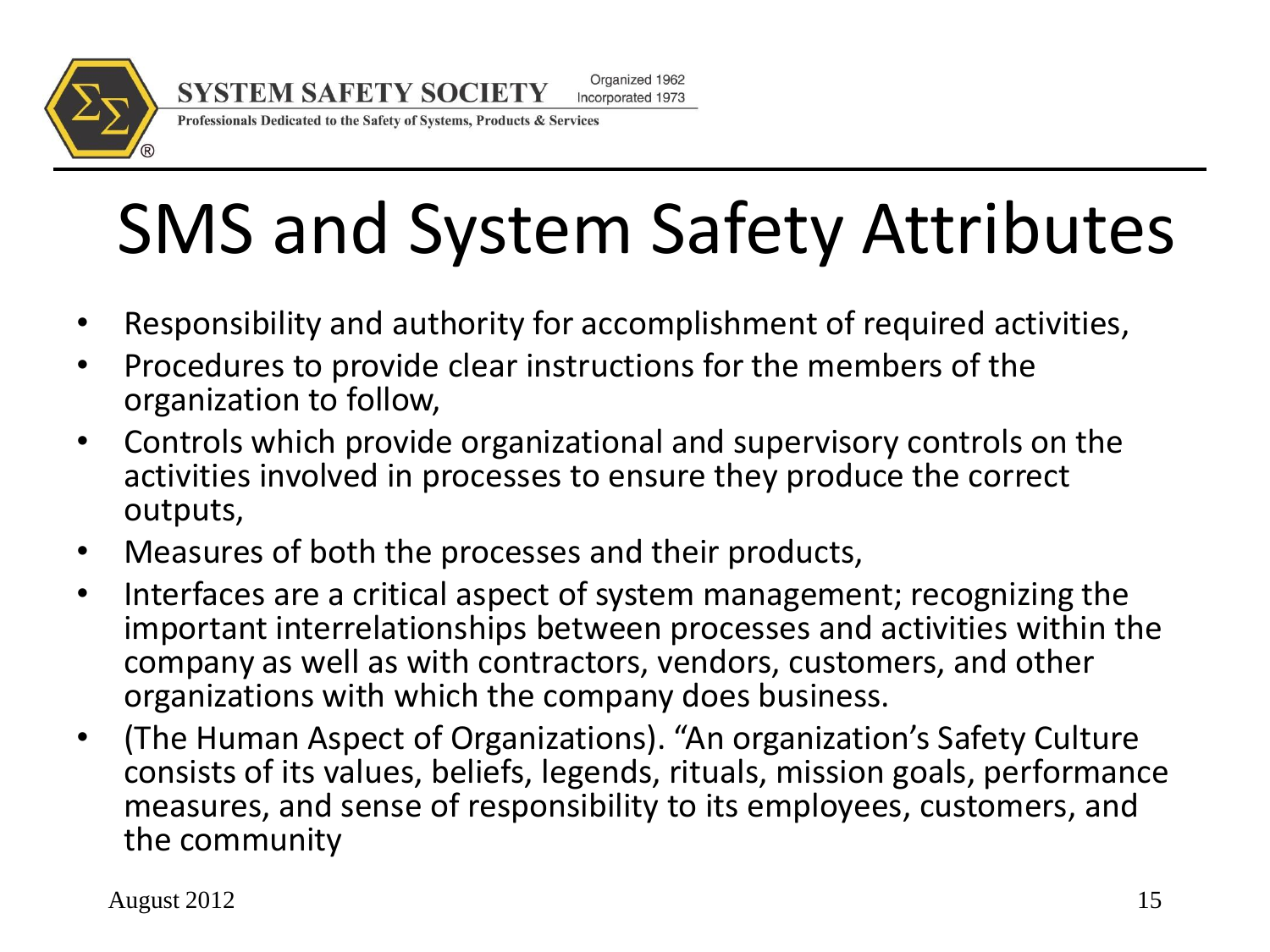

Professionals Dedicated to the Safety of Systems, Products & Services

# SMS Elements

Referred to as "The Four Pillars of SMS"

- Policy
- Safety Risk Management (SRM)
- Safety Assurance
- Safety Promotion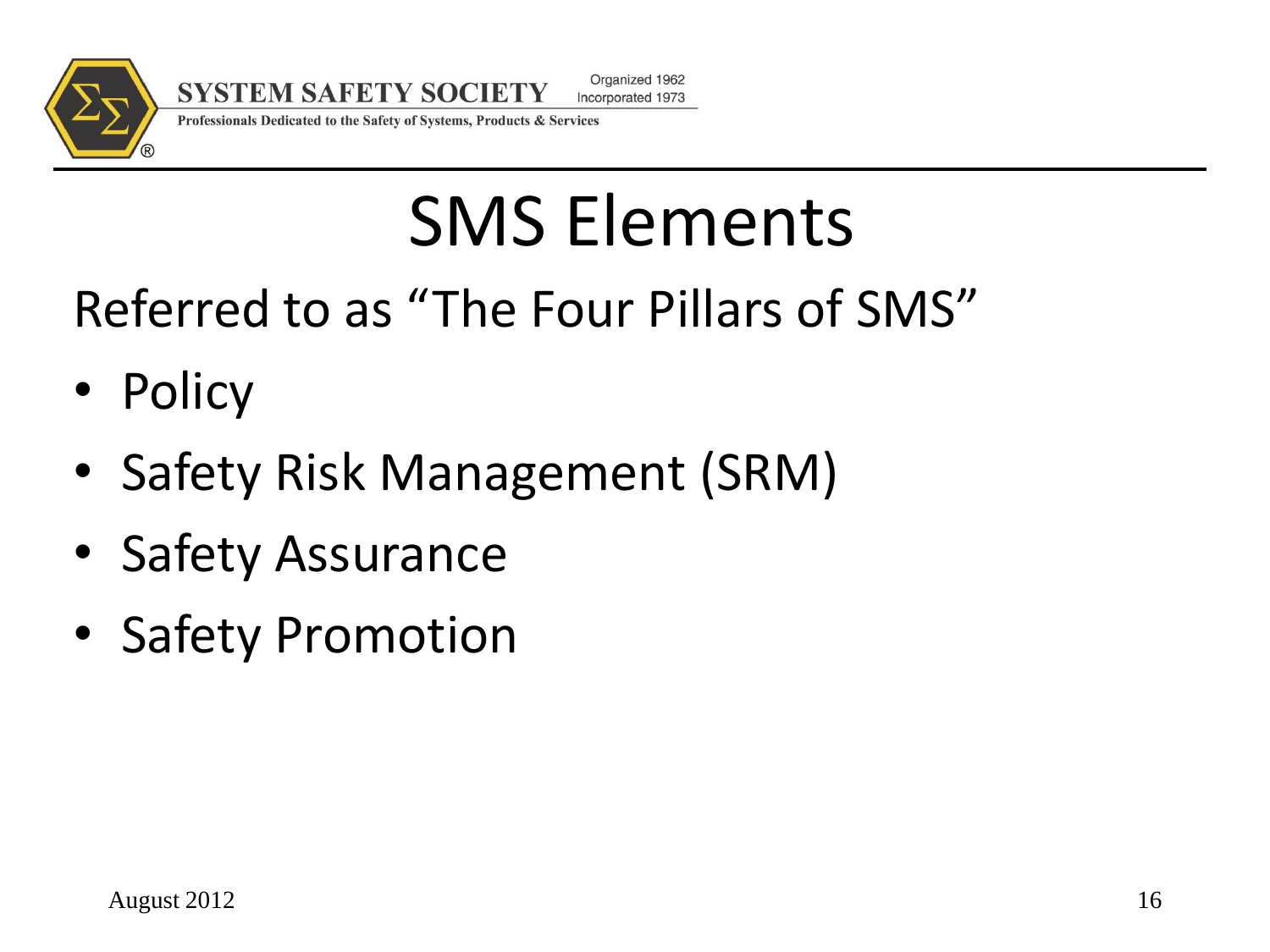

**SYSTEM SAFETY SOCIETY** 

Organized 1962 Incorporated 1973

Professionals Dedicated to the Safety of Systems, Products & Services

#### SMS comparisons (Policy)

| <b>JPDO (SMS v. 1.4)</b>                             | FAA (AC-120-92A)                                                | <b>ICAO</b>                                               |
|------------------------------------------------------|-----------------------------------------------------------------|-----------------------------------------------------------|
| 4.0 Policy                                           | 1.0 Safety Policy and objectives                                | 1.0 Safety Policy and objectives                          |
| 4.1 General Requirements                             | 1.1 Safety Policy                                               | 1.1 Management commitment and<br>responsibility           |
| 4.2 Safety Policy                                    | 1.2 Management Commitment and<br><b>Safety Accountabilities</b> | 1.2 Safety Accountabilities                               |
| 4.3 Quality System                                   | 1.3 Key Safety Personnel                                        | 1.3 Appointment of Key Safety<br>Personnel                |
| 4.4 Safety Planning                                  | 1.4 Emergency Preparedness and<br>Response                      | 1.4 Coordination of Emergency<br><b>Response Planning</b> |
| 4.5 Organizational Structure and<br>Responsibilities | 1.5 SMS Documentation and Records                               | 1.5 SMS Documentation                                     |
| 4.6 Compliance with Legal and Other<br>Requirements  |                                                                 |                                                           |
| 4.7 Operational Procedures and<br>Controls           |                                                                 |                                                           |
| 4.8 Emergency Preparedness and<br>Response           |                                                                 |                                                           |
| 4.9 Safety Documentation and<br>Records              |                                                                 |                                                           |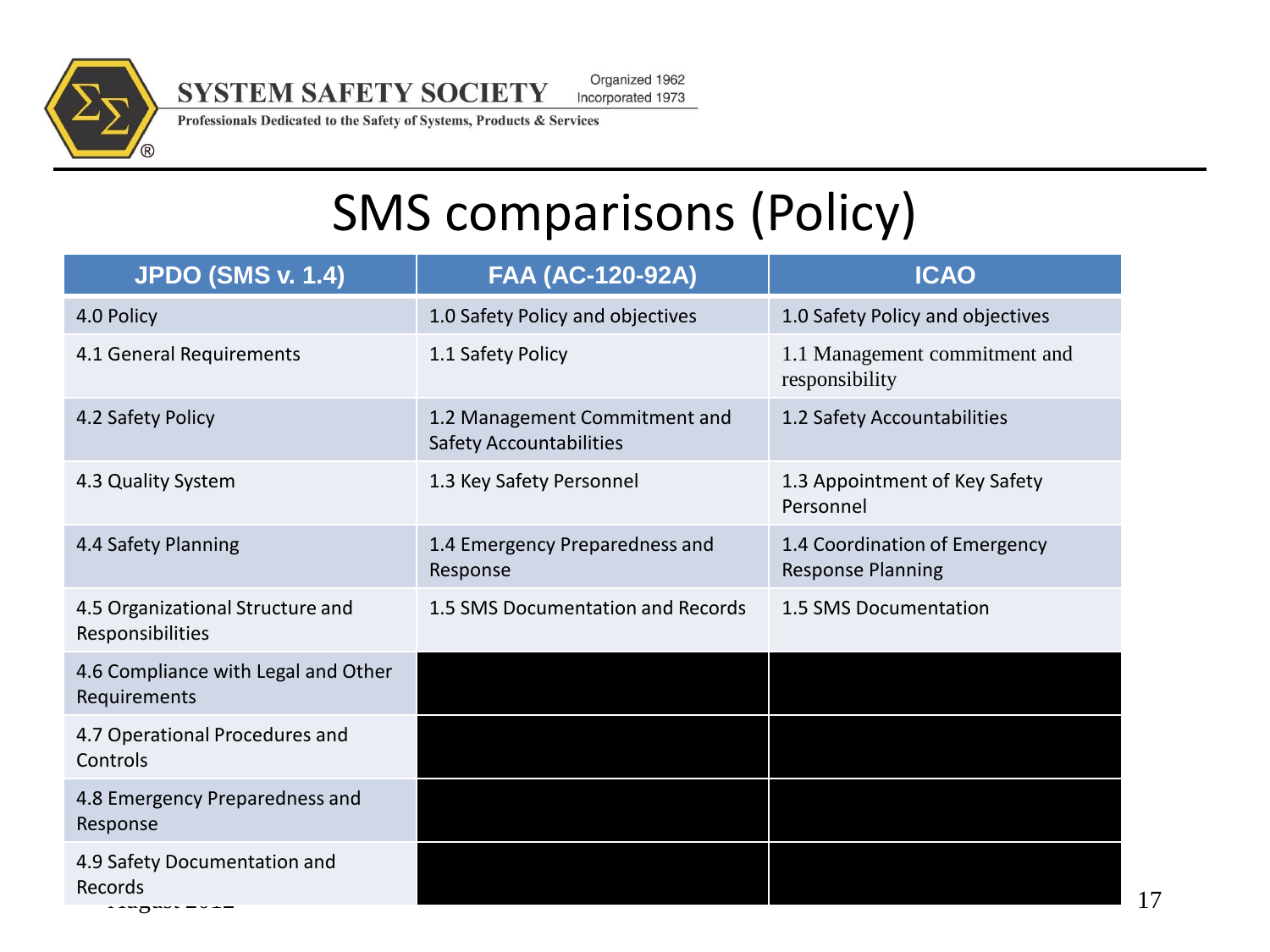

Organized 1962 **SYSTEM SAFETY SOCIETY** 

Incorporated 1973

Professionals Dedicated to the Safety of Systems, Products & Services

#### SMS comparisons (SRM)

| <b>JPDO (SMS v. 1.4)</b>                   | <b>FAA (AC-120-92A)</b>                              | <b>ICAO</b>                                  |
|--------------------------------------------|------------------------------------------------------|----------------------------------------------|
| 5.0 Safety Risk Management                 | 2.0 Safety Risk Management                           | 2.0 Safety Risk Management                   |
| 5.1 General Requirements                   | 2.1 Hazard Identification and<br>Analysis            | 2.1 Hazard Identification                    |
| 5.2 Describe System                        | 2.1.1 System Description and<br><b>Task Analysis</b> | 2.2 Safety Risk Assessment<br>and Mitigation |
| 5.3 Identify Hazards                       | 2.1.2 Identify Hazards                               |                                              |
| 5.4 Analyze Safety Risk                    | 2.2 Risk Assessment and<br>Control                   |                                              |
| 5.5 Assess Safety Risk                     | 2.2.1 Analyze Safety Risk                            |                                              |
| 5.6 Control/Mitigate Safety<br><b>Risk</b> | 2.2.2 Assess Safety Risk                             |                                              |
|                                            | 2.2.3 Control/Mitigate Safety<br><b>Risk</b>         |                                              |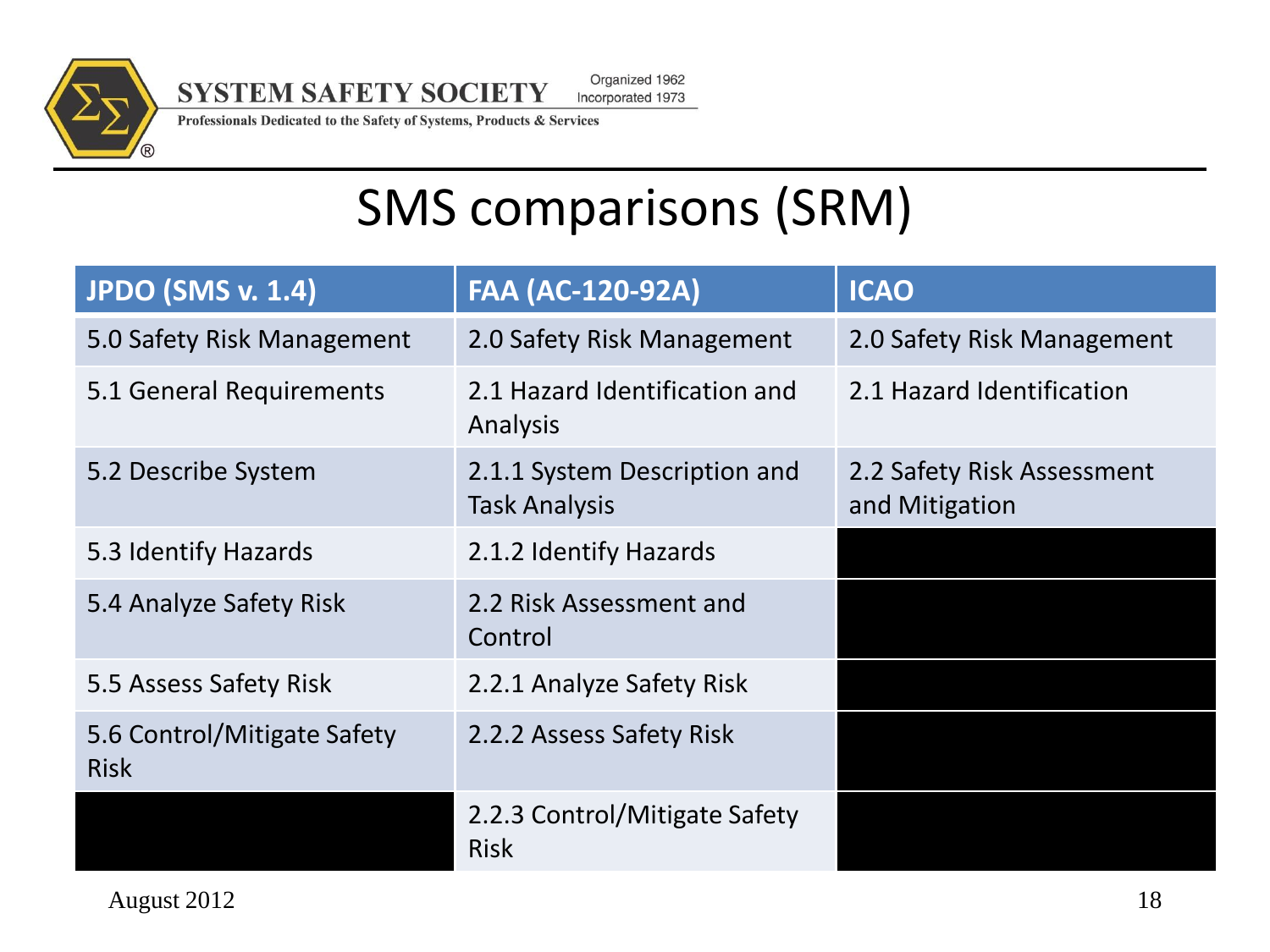## SMS comparisons (Safety Assurance)

| <b>JPDO (SMS v. 1.4)</b>            | <b>FAA (AC-120-92A)</b>                              | <b>ICAO</b>                                          |
|-------------------------------------|------------------------------------------------------|------------------------------------------------------|
| 6.0 Safety Assurance                | 3.0 Safety Assurance                                 | 3.0 Safety Assurance                                 |
| 6.1 General Requirements            | 3.1 Safety Performance Monitoring and<br>Measurement | 3.1 Safety Performance Monitoring and<br>Measurement |
| 6.2 Information Acquisition         | 3.1.1 Continuous Monitoring                          | 3.2 The Management of Change                         |
| 6.3 Analysis of<br>Data/Information | 3.1.2Internal Audits by Operational<br>Departments   | 3.3 Continuous Improvement of the SMS                |
| 6.4 System Assessment               | 3.1.3 Internal Evaluation                            |                                                      |
| 6.5 Corrective Action               | 3.1.4 External Auditing of the SMS                   |                                                      |
| 6.6 Management reviews              | 3.1.5 Investigation                                  |                                                      |
|                                     | 3.1.6 Employee Reporting and Feedback<br>System      |                                                      |
|                                     | 3.1.7 Analysis of Data                               |                                                      |
|                                     | 3.1.8 System Assessment                              |                                                      |
|                                     | 3.2 Management of Change                             |                                                      |
|                                     | 3.3 Continuous Improvement                           |                                                      |
|                                     | 3.3.1 Preventive/Corrective Action                   |                                                      |
| August 2006                         | 3.3.2 Management Review                              | 19                                                   |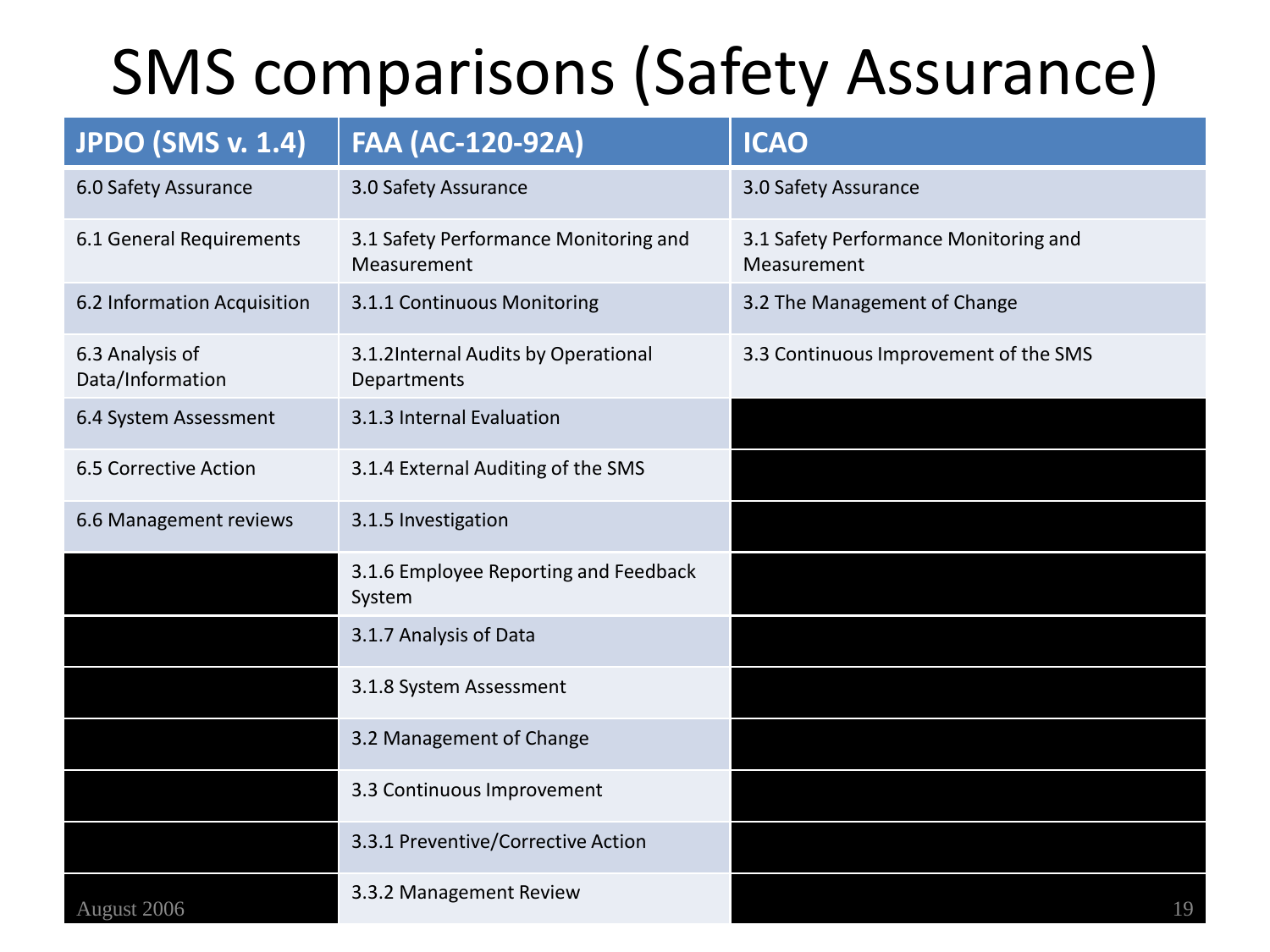

Professionals Dedicated to the Safety of Systems, Products & Services

## SMS comparisons (Safety Promotion)

| <b>JPDO (SMS v. 1.4)</b>           | <b>FAA (AC-120-92A)</b>                      | <b>ICAO (Doc 9859)</b>     |
|------------------------------------|----------------------------------------------|----------------------------|
| 7.0 Safety Promotion               | 4.0 Safety Promotion                         | 4.0 Safety Promotion       |
| 7.1 Safety Culture                 | 4.1 Competencies and Training                | 4.1 Training and Education |
| 7.2 Communication and<br>Awareness | 4.1.1 Personnel Expectations<br>(Competence) | 4.2 Safety Communication   |
| 7.3 Personnel Competency           | 4.1.2 Training                               |                            |
| 7.4 Safety Knowledge<br>Management | 4.2 Communication and<br>Awareness           |                            |

Note: The JPDO SMS Standard v. 1.4 has an additional 'Pillar' entitled, "Interoperability"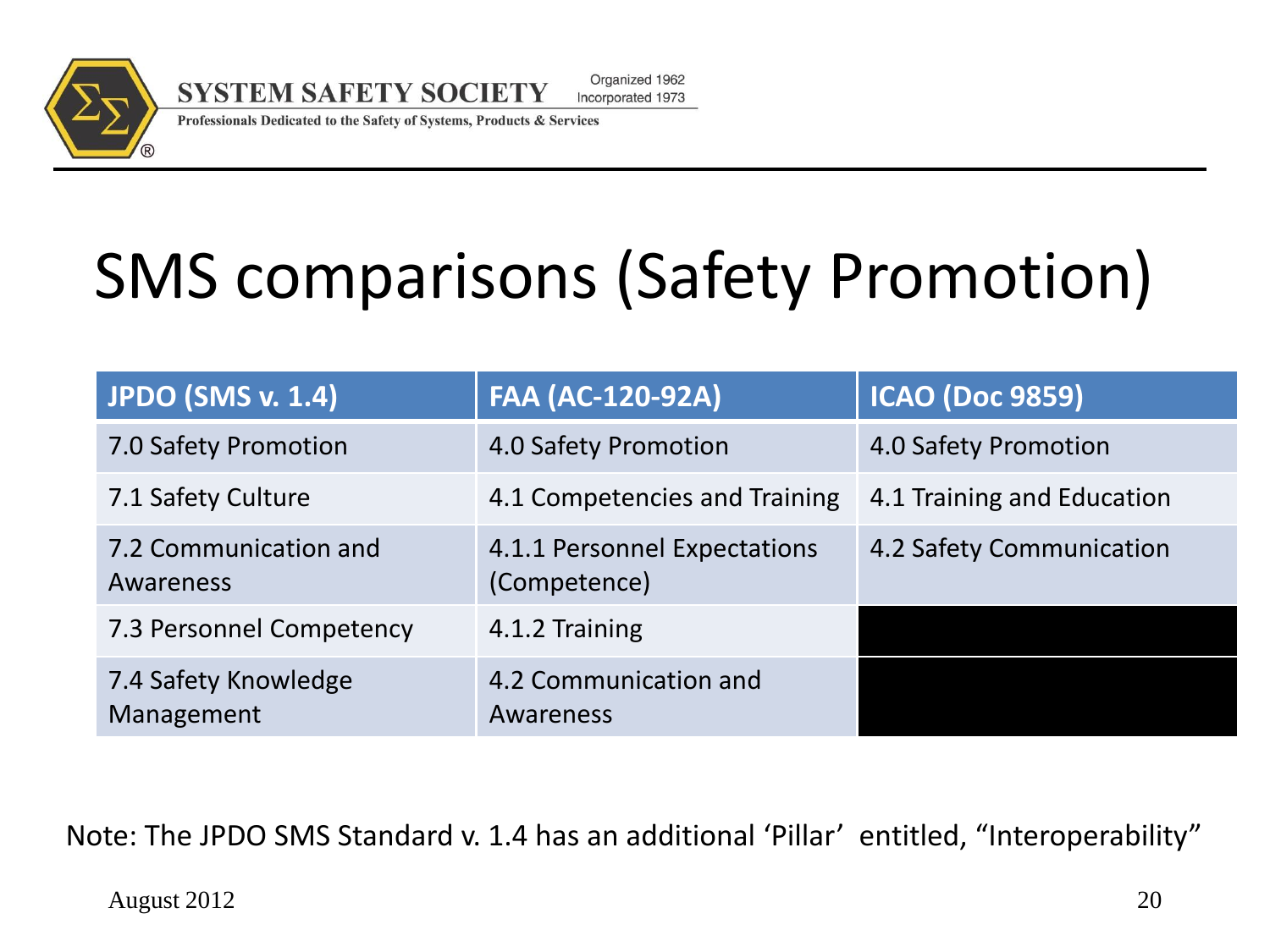

**SYSTEM SAFETY SOCIETY** Incorporated 1973 Professionals Dedicated to the Safety of Systems, Products & Services

# SMS Implementation Steps

Organized 1962

- Five steps are recommended to phase in SMS
- First step:
	- Gather information
	- Evaluate corporate goals and objectives
	- Determine the viability of committing resources to an SMS implementation effort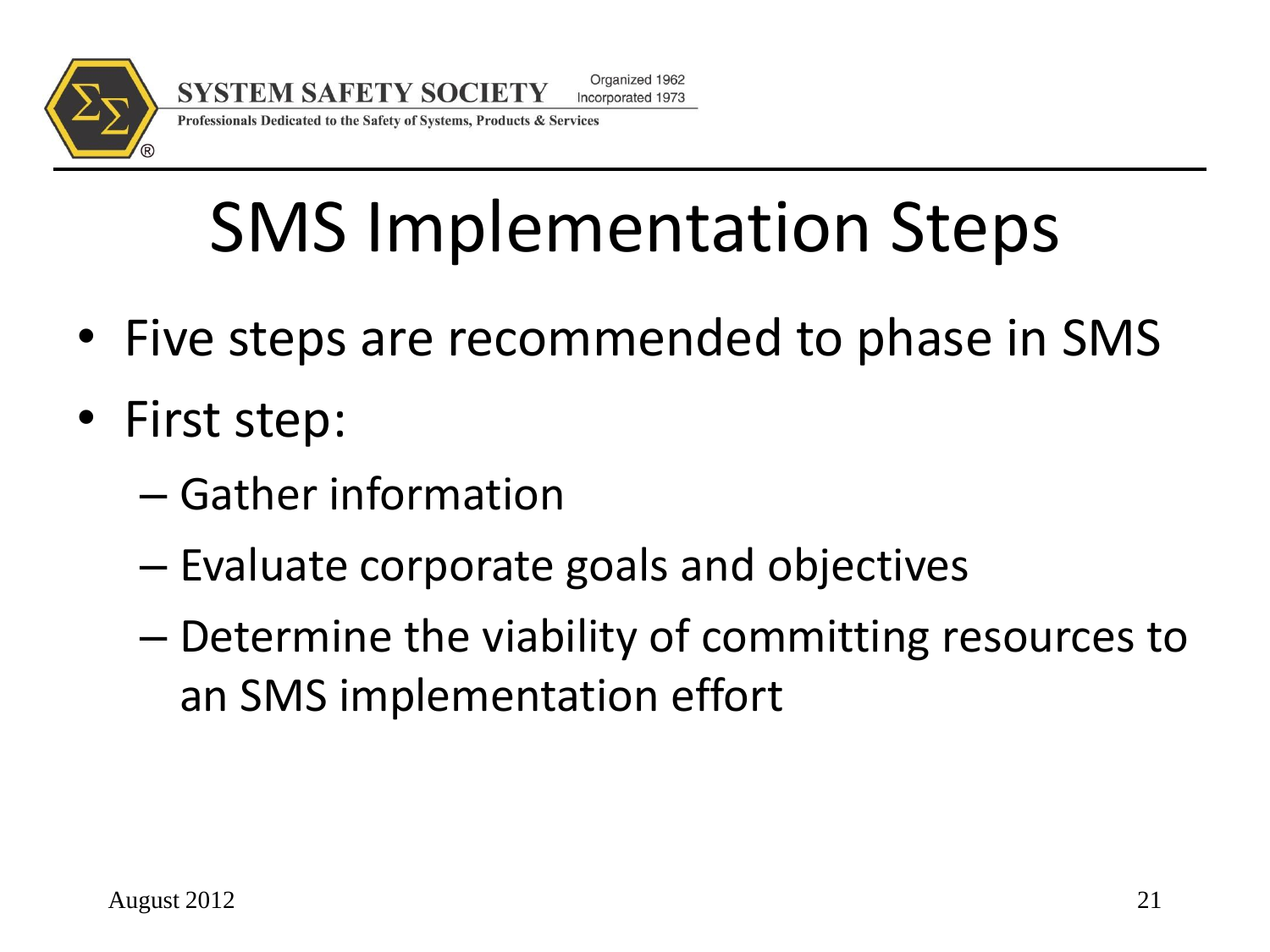

Professionals Dedicated to the Safety of Systems, Products & Services

# SMS Implementation Steps

- Second step:
	- Top management commits to providing the resources necessary for full implementation of SMS through out the organization.
	- Conduct Gap Analysis An initial step in developing an SMS is to analyze and assess existing programs, systems, processes, and activities with respect to the SMS functional expectations found in the SMS Framework.
	- "Gaps" being those elements required by the SMS Framework that are not already being performed by the service provider.
	- Create an implementation plan. The implementation plan is simply a "road map" describing how the service provider intends to close the existing gaps by meeting the objectives and expectations in the SMS Framework.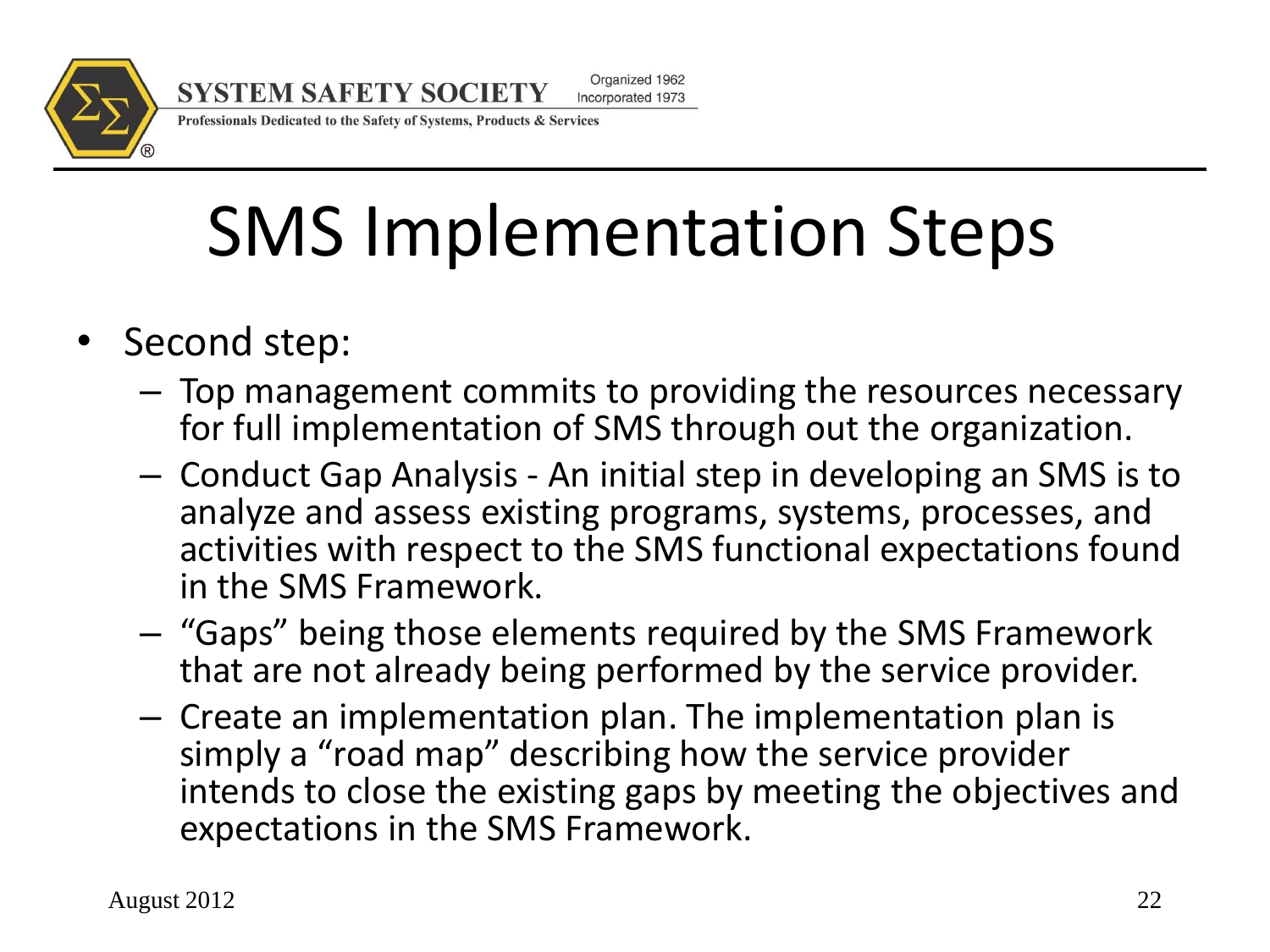

Professionals Dedicated to the Safety of Systems, Products & Services

# SMS Implementation Steps

- Third step:
	- Develop and implement a basic safety risk management (SRM) process and plan
	- Organize and prepare the organization for further SMS development.
	- Information acquisition, processing, and analysis functions are implemented and a tracking system for risk control and corrective actions are established.
	- Known deficiencies in safety management practices and operational processes are corrected
	- An awareness of hazards develops and the appropriate systematic application of preventative or corrective action(s) occurs.
	- This allows for *reaction* to unwanted events and problems as they occur and to develop appropriate remedial action(s)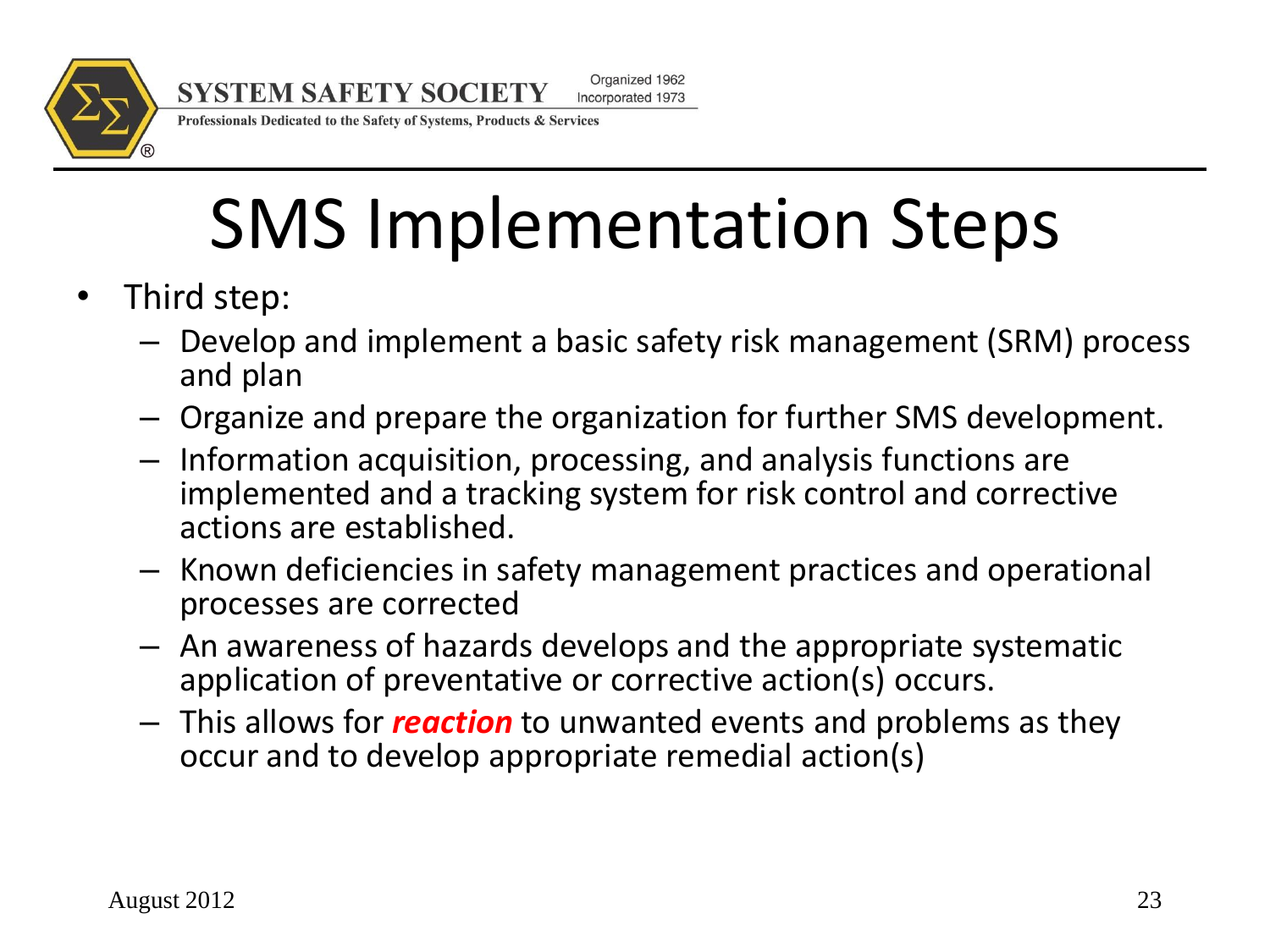

Professionals Dedicated to the Safety of Systems, Products & Services

# SMS Implementation Steps

- Fourth step:
	- Safety risk management (SRM) is applied to initial design of systems, processes, organizations, and products, development of operational procedures, and planned changes to operational processes.
	- The activities involved in the SRM process involve careful analysis of systems and tasks involved; identification of potential hazards in these functions, and development of risk controls.
	- The risk management process developed now is used to analyze, document, and track these activities.
	- The processes are used to look ahead however, these *proactive* processes have been implemented but their performance has not yet been proven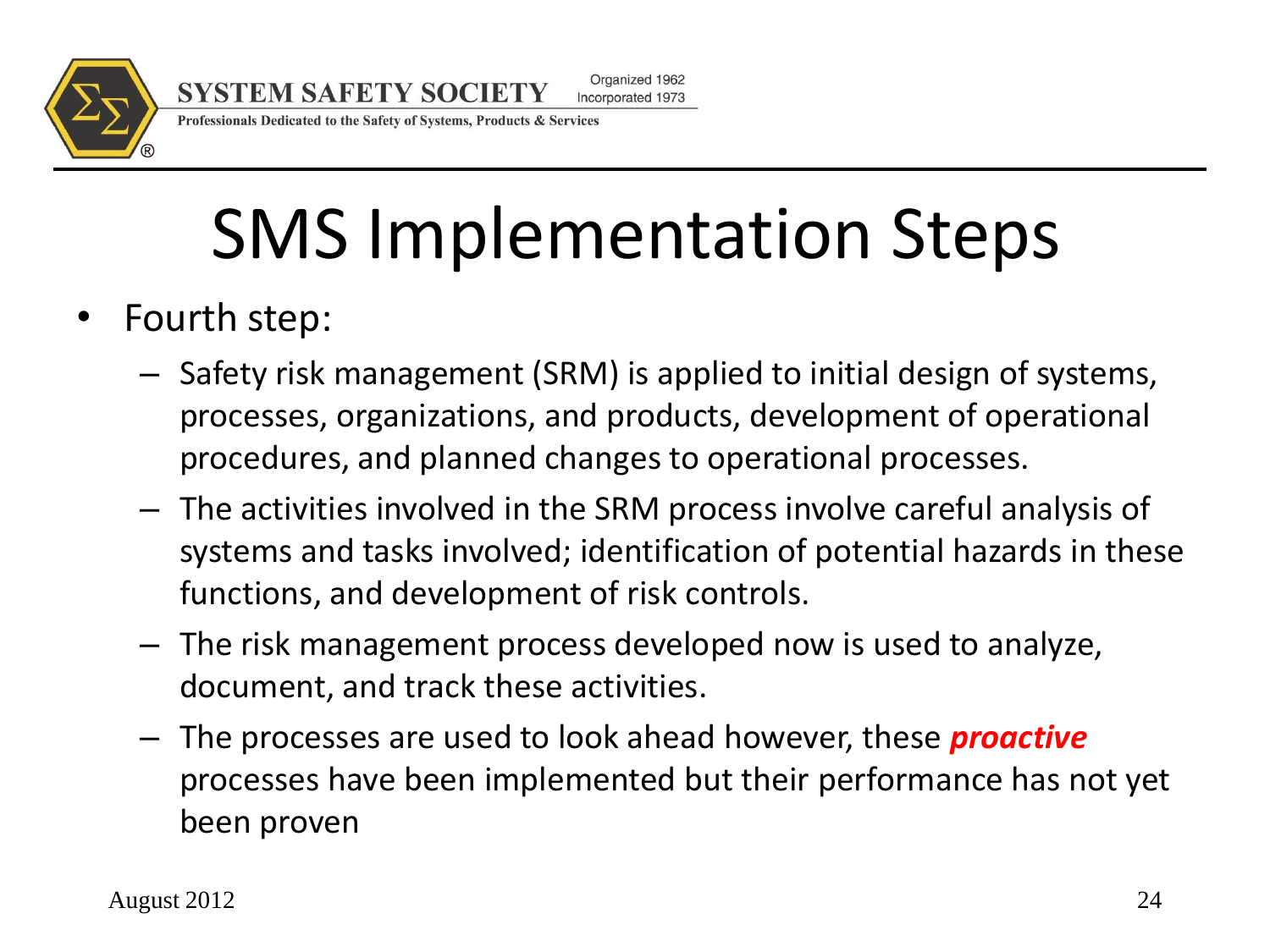

Professionals Dedicated to the Safety of Systems, Products & Services

**SYSTEM SAFETY SOCIETY** 

# SMS Implementation

- Fifth step:
	- This is the final step in SMS implementation.
	- Processes are in place and the performance and effectiveness have been verified.
	- The complete safety assurance (SA) process, including continuous monitoring and the remaining features of the other SRM and SA processes are functioning.
	- A major objective of a successful SMS is to attain and maintain this *continuous improvement* status for the life of the organization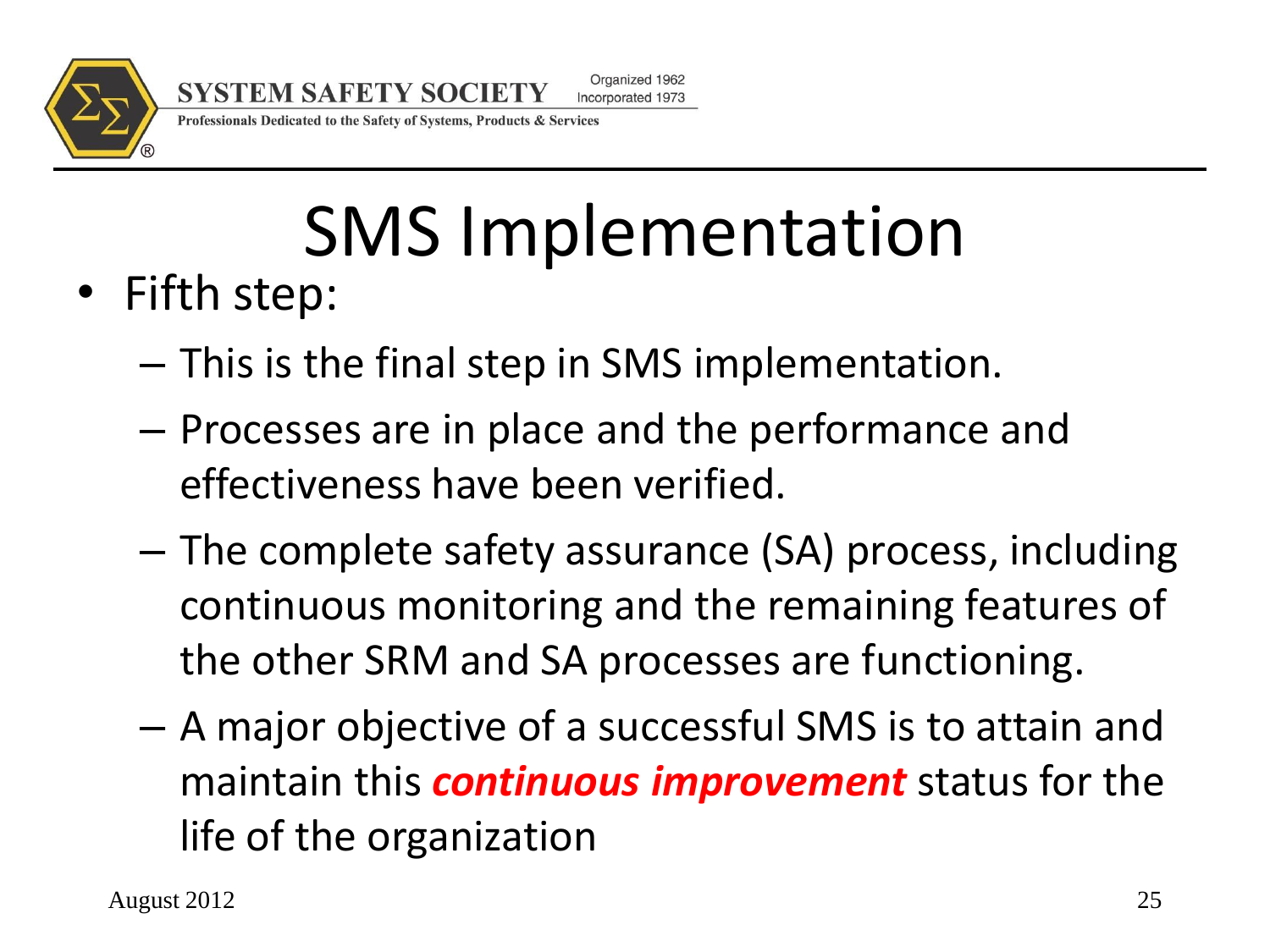

Professionals Dedicated to the Safety of Systems, Products & Services

# SMS Implementation

• "By 2025 safety design assurance will have been built into all operations under the Next Generation of Air Transportation System (NextGen)".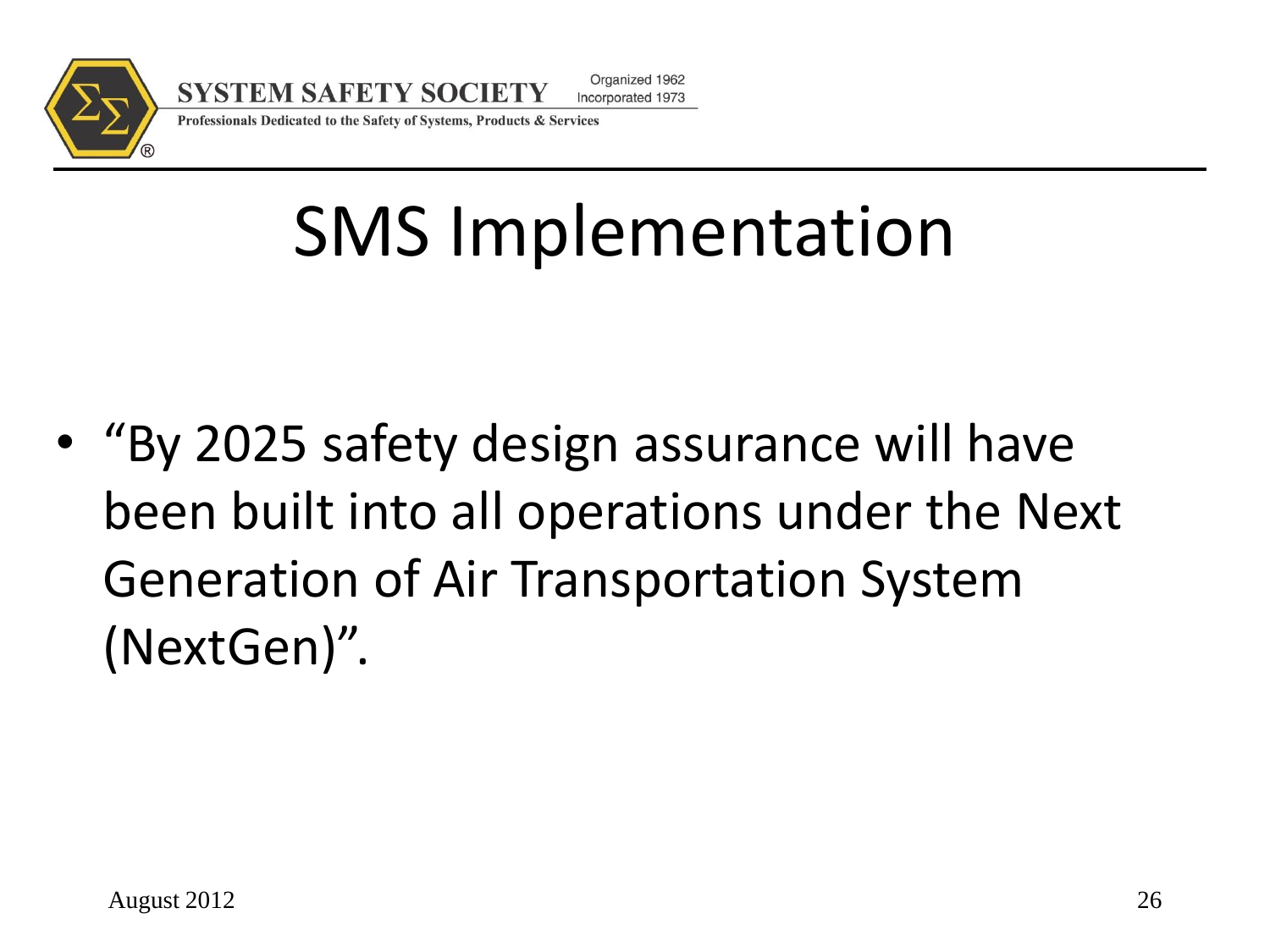

Professionals Dedicated to the Safety of Systems, Products & Services

# SMS Implementation

- For approximately a decade, many of the System Safety concepts have been or are being integrated into the civil aviation world, under the phrase, "Safety Management System (SMS)".
- Transport Canada Agency and the FAA have been extensively involved in risk management systems, as have the North American civil aircraft manufacturers.
- New aircraft certifications are now requiring Function Hazard Assessments (FHAs) and System Safety Assessments (SSAs), which are part of SMS for initial certification.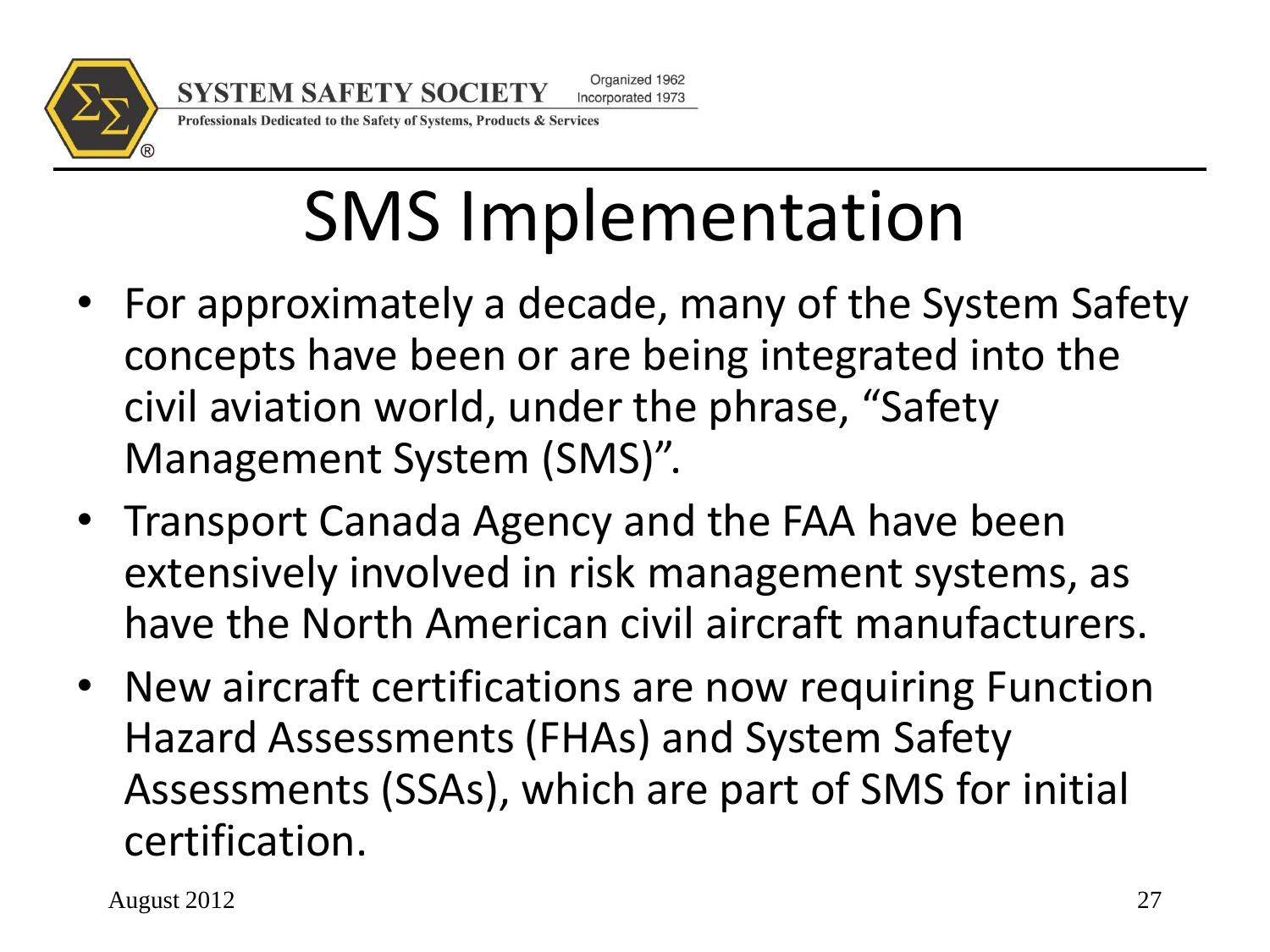

**SYSTEM SAFETY SOCIETY** Incorporated 1973

Professionals Dedicated to the Safety of Systems, Products & Services

# SMS Implementation

Organized 1962

- SMS also has a place in Continuing Airworthiness of existing aircraft to stay within the certificated configuration.
- The closed loop process used by most Type Certificate (TC) Holders includes hazard or quality deficiency identification, problem analysis, and notification processes, problem correction, and implementing the corrective action(s).
- This is a continuous process that TC Holders have been using to improve their fleets and meet several Federal Aviation Regulations (FARs).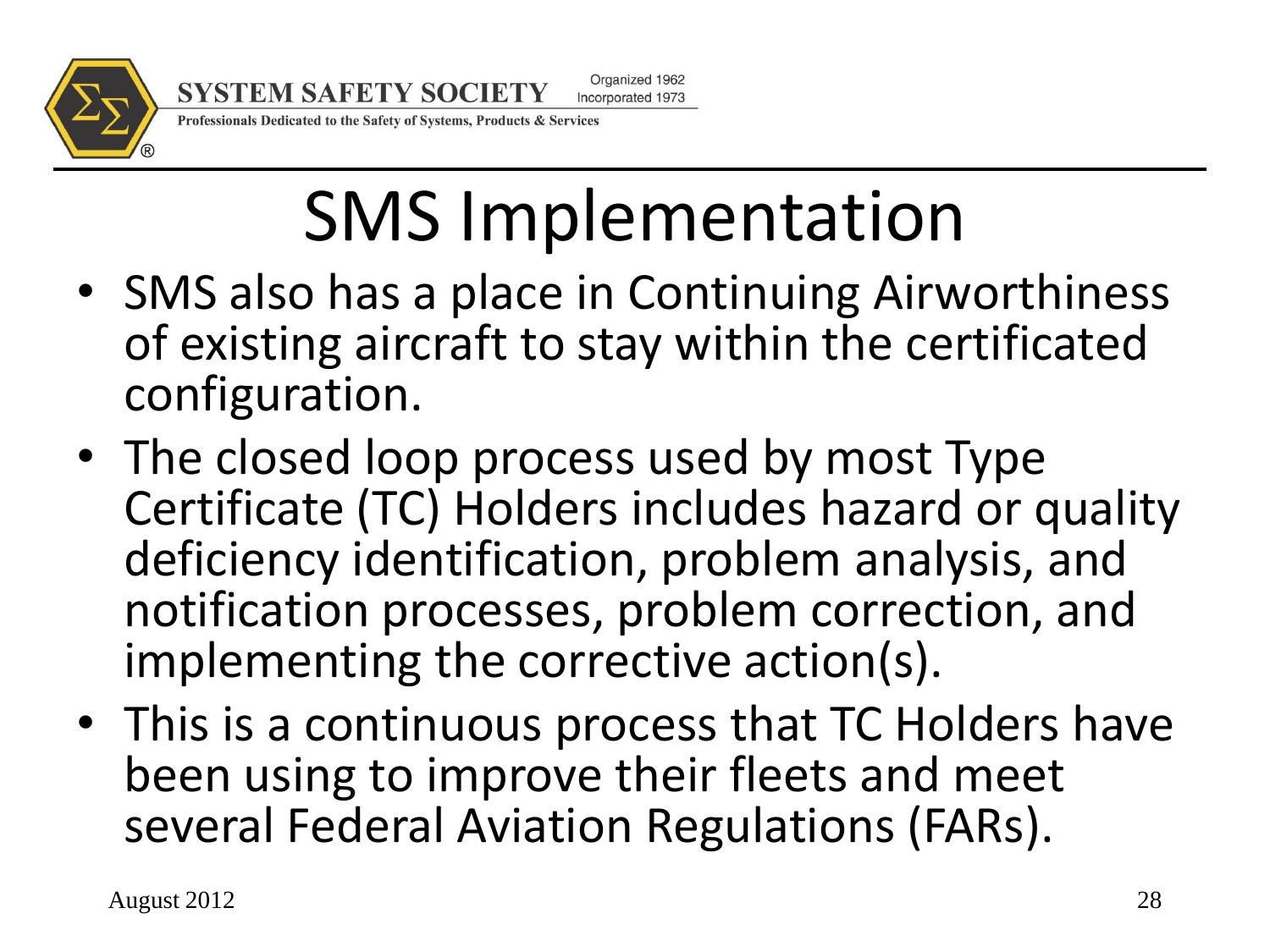

**SYSTEM SAFETY SOCIETY** 

Organized 1962 Incorporated 1973

Professionals Dedicated to the Safety of Systems, Products & Services

# Potential Issues/Challenges

- Common taxonomy (e.g., SRM is used with SMS. Army uses CRM, Air Force uses ORM).
- Analysis of systems and tasks involved. Systems and tasks not being equal between entities. (e.g., 'Flight time', when does it start and end?)
- Identification of potential hazards. How this is accomplished and to what level is not specified. (e.g., Source, mechanism, outcome).
- Are hazards specific enough? (e.g., 'FOD' from runway, or maintenance debris, or lost tools or all of the above?)
- FAA has no formal mechanism/department for certification of SMS. Relying on self certification which may not be accepted globally. Some organizations offer certification (IS-BAO, EASA) but their inspection criteria is not always directly tied to ICAO, or FAA requirements.
- A variety of SMS formats are materializing which could lead to conflicts between standards and confusion or need for developing multiple SMSs (FAA, ICAO, JPDO, etc.)
- Need to review and align DoD regulations, standards, etc. with SMS requirements/taxonomy
- Risk assessment matrixes are not standardized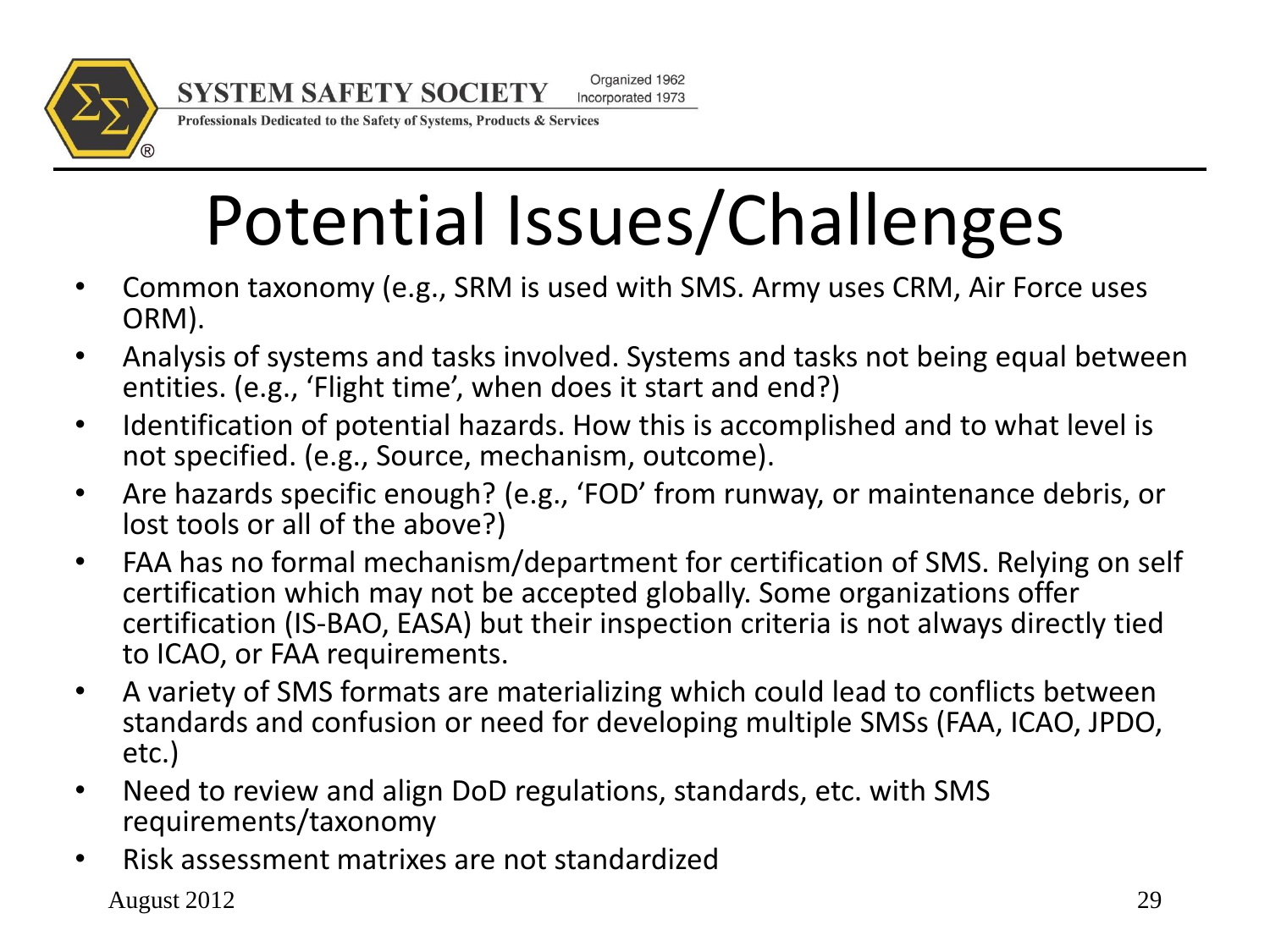

**SYSTEM SAFETY SOCIETY** Incorporated 1973

Professionals Dedicated to the Safety of Systems, Products & Services

# SMS Implementation References

Organized 1962

- **The following references are recommended reading material for the development and implementation of an SMS:**
- a. Safety Management Implementation (SMS) Guide Rev. 3, FAA.
- b. Annex 6 to the Convention on International Civil Aviation, Operation of Aircraft
- c. International Civil Aviation Organization (ICAO) Document 9859, ICAO Safety Management Manual (SMM)
- d. ICAO Document 9734, Safety Oversight Manual
- e. FAA Order 8000.369, Safety Management System Guidance
- f. FAA Order VS 8000.367, Aviation Safety (AVS) Safety Management System Requirements
- g. FAA Order 8000.368, Flight Standards Service Oversight
- h. SMS Framework, FAA, AFS SMS Program Office Safety Management System Framework
- i. SMS Assurance Guide, FAA, AFS SMS Program Office Safety Management System Assurance Guide
- j. SMS Guidebook for Developing a Safety Management System for Air Operators (Currently in development)
- k. FAA AC 120-92A, Safety Management Systems for Aviation Service Providers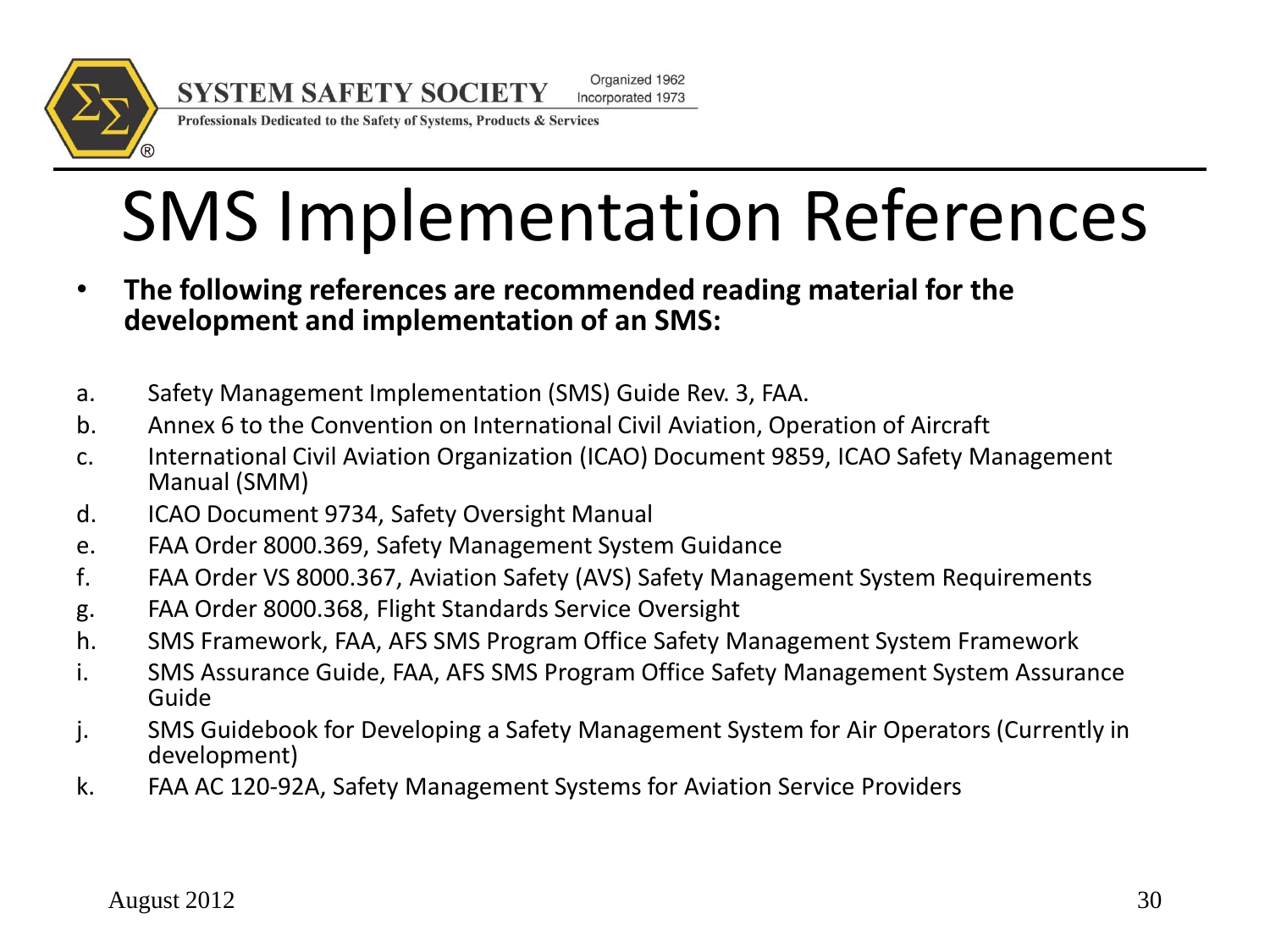

Professionals Dedicated to the Safety of Systems, Products & Services

**SYSTEM SAFETY SOCIETY** 

# Conclusion

- Safety Management System (SMS) is essentially System Safety Engineering Management.
- Implementation of SMS for most large aviation corporations and contractors working on U.S. military programs should not be too difficult as they already have most if not all the elements. They may just have to organize and/or name them differently.
- It is organized in a specific framework order and offers specific guidance regarding a "phased in" approach.
- It allows for a tailored approach to an organization's unique requirements.
- It offers a global framework for system safety (consistency).
- Hazard identification/tracking is vague and leaves it open to the interpretation of the organization.
- Interoperability between organization's data/hazard tracking could be a challenge and should be addressed through agreements on common definitions/parameters.
- Certification could be a challenge and become inconsistent leading to the need for multiple certifications.